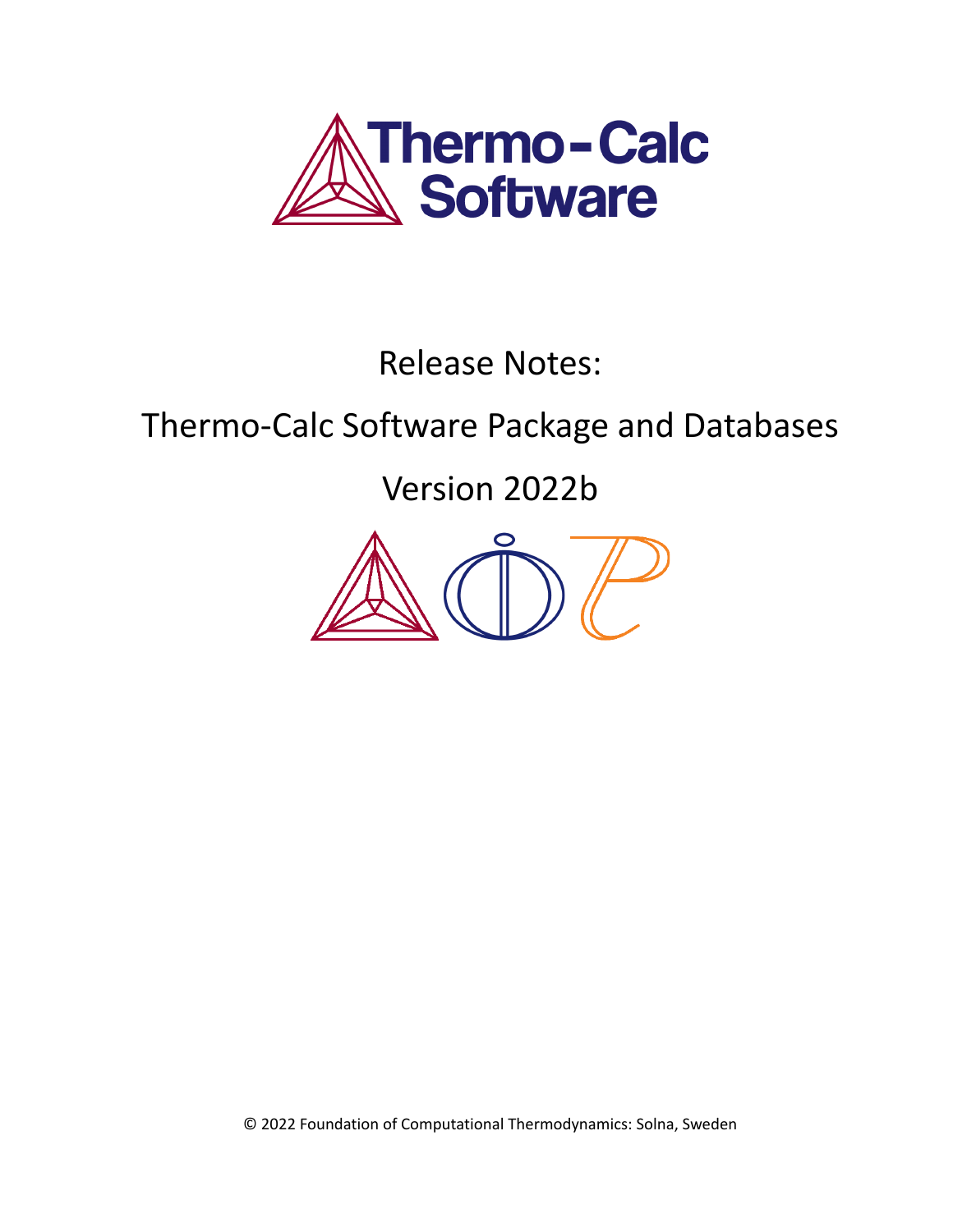

# **Contents**

| <b>Thermo-Calc Version 2022b Highlights</b>                  | 4              |
|--------------------------------------------------------------|----------------|
| <b>Highlights</b>                                            | 4              |
| <b>Thermo-Calc</b>                                           | 5              |
| Improved Look and Feel                                       | 5              |
| New Plot Themes and Related Plot Improvements                | 6              |
| <b>Predefined or Custom Plot Themes</b>                      | 6              |
| <b>Apply Predefined Themes</b>                               | 7              |
| <b>Create and Apply Custom Themes</b>                        | $\overline{7}$ |
| Apply Themes Locally or Globally to Project Files            | $\overline{7}$ |
| Plot Area Size Improvements                                  | 8              |
| LaTeX Label Improvements                                     | 8              |
| Scheil: Calculate from the Gas/Liquid Transition Temperature | 9              |
| Changes to Graphical Mode Project File Handling              | 10             |
| <b>Opening Projects without Results</b>                      | 10             |
| <b>Opening Recent Project Files</b>                          | 10             |
| Converting (Opening) Old Projects with Results               | 11             |
| Other Bug Fixes Related to Project Files                     | 11             |
| <b>New Thermo-Calc Examples</b>                              | 11             |
| <b>Thermophysical Properties General Examples</b>            | 12             |
| Molar Volume and Thermal Expansion                           | 12             |
| <b>Electrical Resistivity and Thermal Conductivity</b>       | 12             |
| <b>Additive Manufacturing Applications</b>                   | 12             |
| Thermo-Calc Improvements and Bug Fixes                       | 13             |
| <b>Graphical Mode</b>                                        | 13             |
| Project File Related                                         | 13             |
| <b>Table Related</b>                                         | 13             |
| <b>Plotting Related</b>                                      | 13             |
| <b>Calculation Related</b>                                   | 13             |
| General                                                      | 14             |
| <b>General Property Models</b>                               | 14             |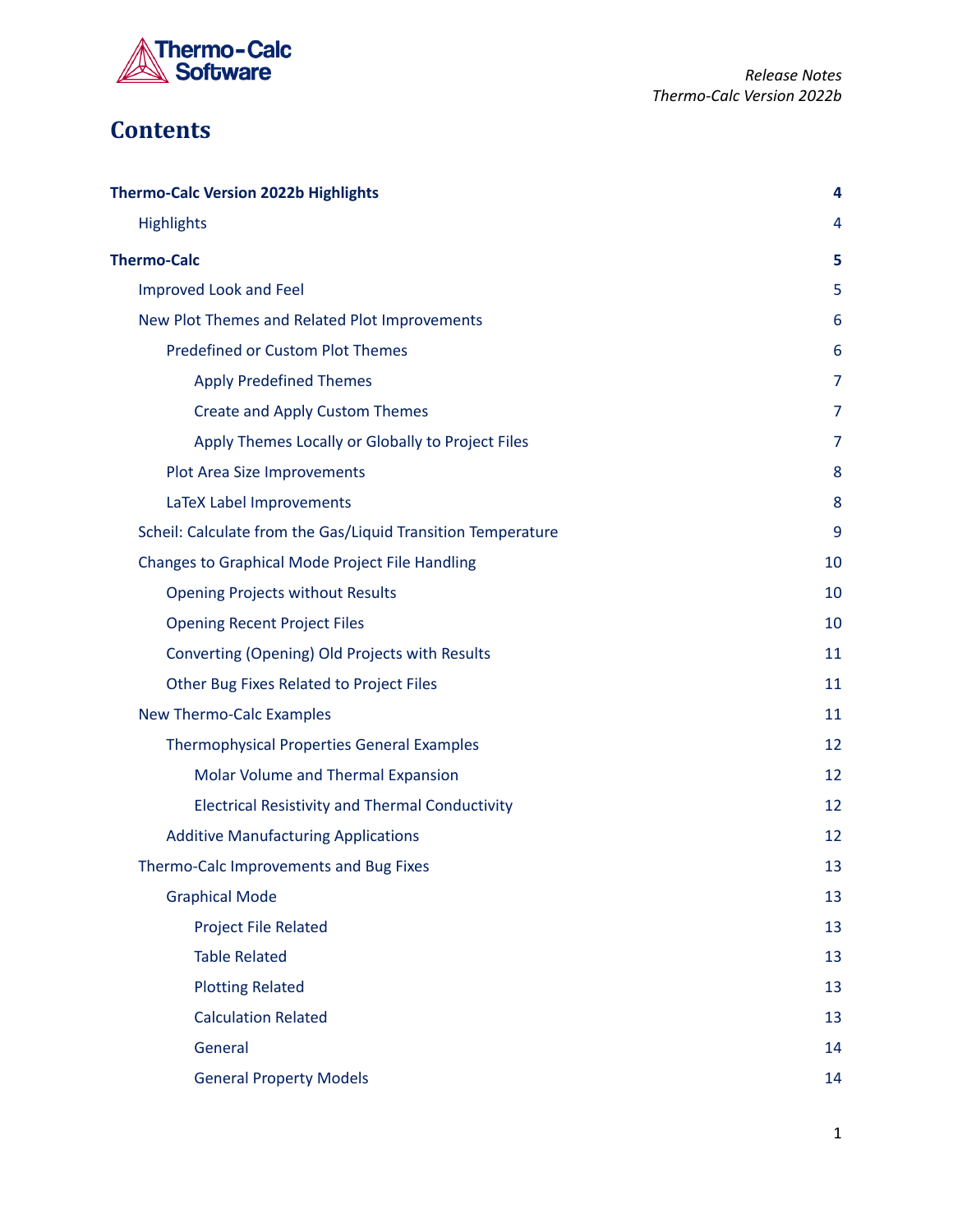

| <b>Yield Strength Property Model</b>                          | 14 |
|---------------------------------------------------------------|----|
| <b>Both Graphical and Console Mode</b>                        | 15 |
| <b>Plotting Related</b>                                       | 15 |
| <b>File Names and File Paths</b>                              | 15 |
| General                                                       | 16 |
| <b>Console Mode</b>                                           | 16 |
| <b>Plotting Related</b>                                       | 16 |
| Gibbs Energy System (GES5 and GES6)                           | 16 |
| <b>Database Related</b>                                       | 16 |
| General                                                       | 17 |
| <b>Steel Model Library</b>                                    | 17 |
| New Ferrite Model and Improved CCT and TTT                    | 17 |
| New and Updated Examples                                      | 17 |
| <b>Improvements and Bug Fixes</b>                             | 18 |
| <b>Nickel Model Library</b>                                   | 18 |
| <b>Bug Fix</b>                                                | 18 |
| TC-Python and TC-Toolbox for MATLAB <sup>®</sup>              | 18 |
| Process Metallurgy in TC-Python and TC-Toolbox for MATLAB®    | 18 |
| <b>Five New Examples</b>                                      | 19 |
| Timeout to Stop a Calculation                                 | 19 |
| <b>Scheil: New Method</b>                                     | 19 |
| Improvements and Bug Fixes in TC-Python and TC-Toolbox        | 19 |
| <b>Installation Related</b>                                   | 20 |
| <b>Deprecation and Removed Function Reminders</b>             | 20 |
| Legacy TC-Toolbox for MATLAB®: Deprecation with Version 2023a | 20 |
| Removed Functions: No Longer Supported as of Version 2022b    | 20 |
| Removed Functions: Stop Supporting as of Version 2023b        | 20 |
| <b>Process Metallurgy Module</b>                              | 21 |
| Included with TC-Python and TC-Toolbox for MATLAB®            | 21 |
| <b>Improvements and Bug Fixes</b>                             | 21 |
| <b>Precipitation Module (TC-PRISMA)</b>                       | 21 |
| <b>Improvements and Bug Fixes</b>                             | 21 |
|                                                               |    |

2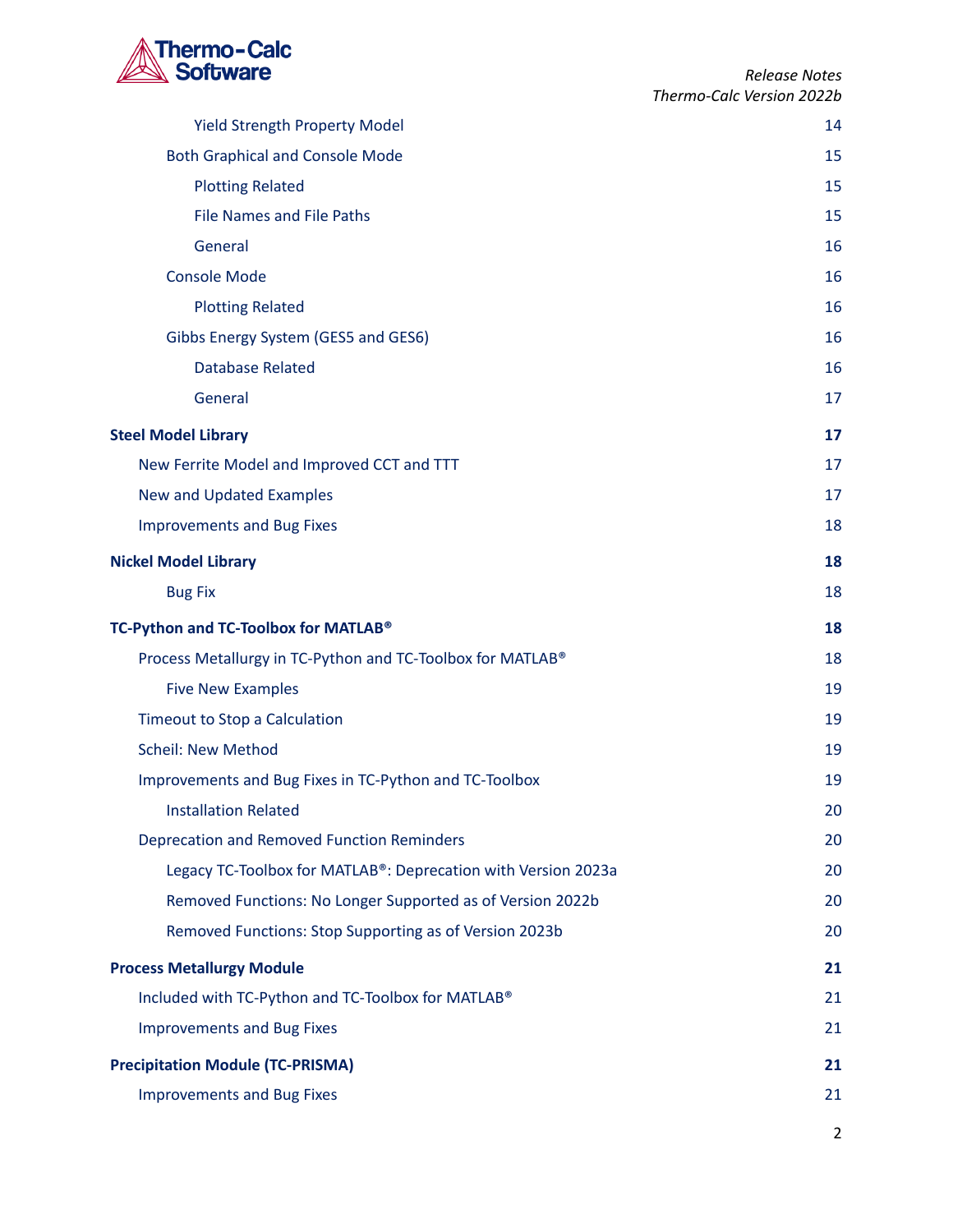

| <b>Diffusion Module (DICTRA)</b>                                             | 22 |
|------------------------------------------------------------------------------|----|
| <b>Improvements and Bug Fixes</b>                                            | 22 |
| <b>Graphical Mode</b>                                                        | 22 |
| <b>Both Console and Graphical Mode</b>                                       | 22 |
| Console Mode Only                                                            | 22 |
| <b>New Thermodynamic and Kinetic Databases</b>                               | 22 |
| TCS Ultra-high Temperature Materials Database (TCUHTM1)                      | 23 |
| TCS Ni-based Superalloys Database (TCNI12)                                   | 23 |
| TCS Ni-alloys Mobility Database (MOBNI6)                                     | 25 |
| <b>TCS Cu-based Alloys Database (TCCU5)</b>                                  | 25 |
| <b>TCS Cu-alloys Mobility Database (MOBCU5)</b>                              | 25 |
| TCS High Entropy Alloys Database (TCHEA6)                                    | 26 |
| IRSN Mephista-20 Nuclear Fuels Database (MEPH20)                             | 26 |
| IRSN NUCLEA-20 Nuclear Alloys-Oxides Database (NUCL20)                       | 27 |
| <b>Updated Thermodynamic and Kinetic Databases</b>                           | 27 |
| TCS Solder Alloy Solutions Database (TCSLD4.2)                               | 27 |
| TCS Mg-based Alloys Database (TCMG6.3)                                       | 27 |
| Aluminium Demo Database (ALDEMO 4.1)                                         | 28 |
| <b>Installation</b>                                                          | 28 |
| <b>Thermo-Calc Changes</b>                                                   | 28 |
| Option to Save Backup User Created Files During Thermo-Calc Software Updates | 28 |
| <b>Educational Package Updates of Note</b>                                   | 29 |
| Reminder for TDB Editor Installations to Update the Plugin                   | 29 |
| <b>Installation Disk Space Requirement</b>                                   | 29 |
| <b>Platform Roadmap</b>                                                      | 29 |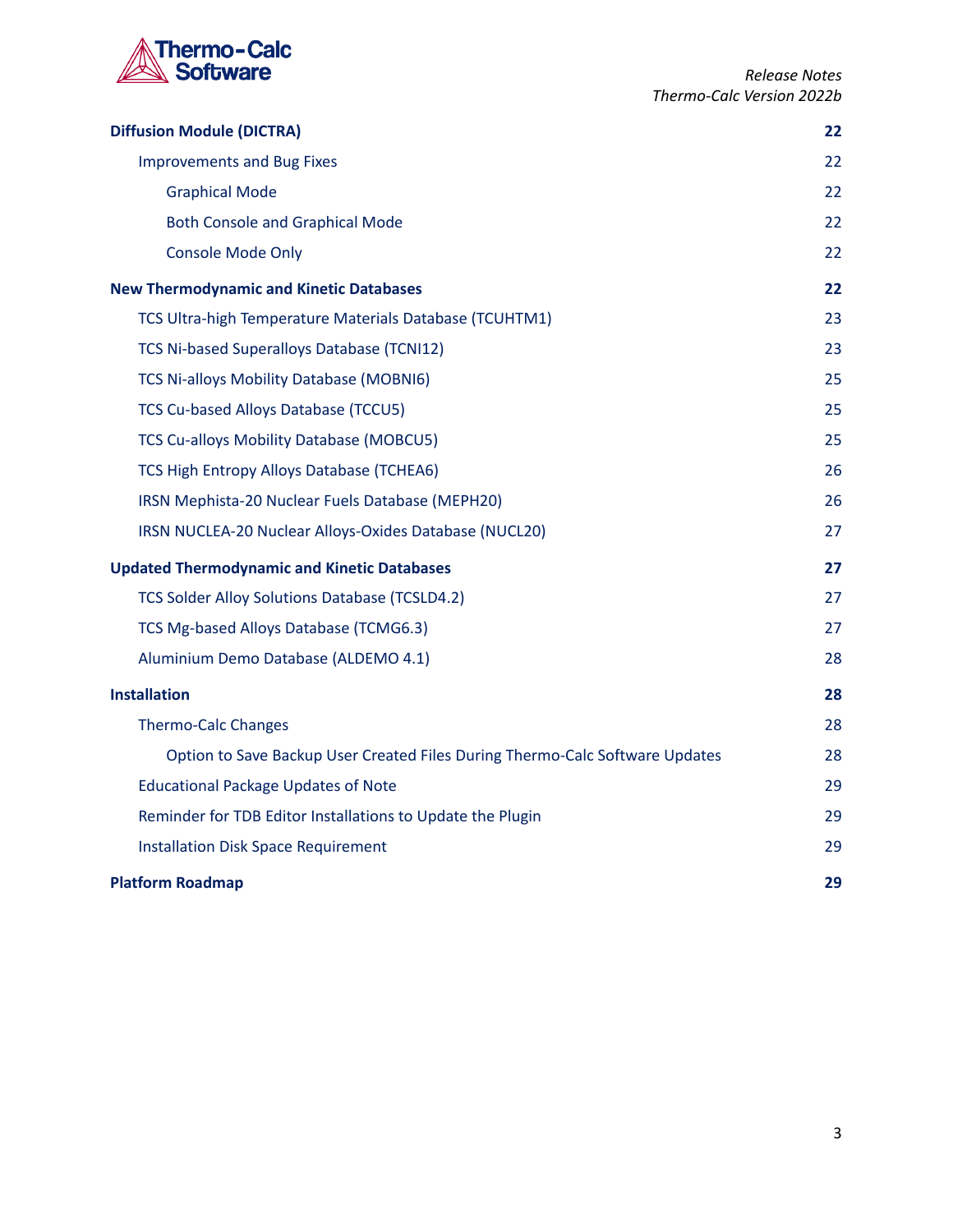

# <span id="page-4-0"></span>**Thermo-Calc Version 2022b Highlights**

# <span id="page-4-1"></span>**Highlights**

### ★ **Thermo-Calc**

- Improved look and feel throughout the graphical user interface
- New plot themes and several related plot improvements
- New calculation examples for thermophysical properties and a new additive manufacturing application example
- For Scheil simulations you can now calculate from the gas/liquid transition temperature
- Plus many additional bug fixes and improvements for all products

### ★ **Property Models and Model Libraries**

- In the Steel Model Library there is a new Ferrite Property Model and improved CCT and TTT
- Several improvements to the Yield Strength Property Model

### ★ **TC-Python and TC-Toolbox for MATLAB®**

- Process Metallurgy Module now available
- New timeout available for calculations

### ★ **Databases**

- New database for ultra-high temperature materials (TCUHTM1)
- New versions of databases for nickel (TCNI12 and MOBNI6), copper (TCCU5 and MOBCU5), high entropy alloys (TCHEA6), and nuclear materials (MEPH20 and NUCL20)
- Updated databases for solders (TCSLD4.2) and magnesium (TCMG6.3)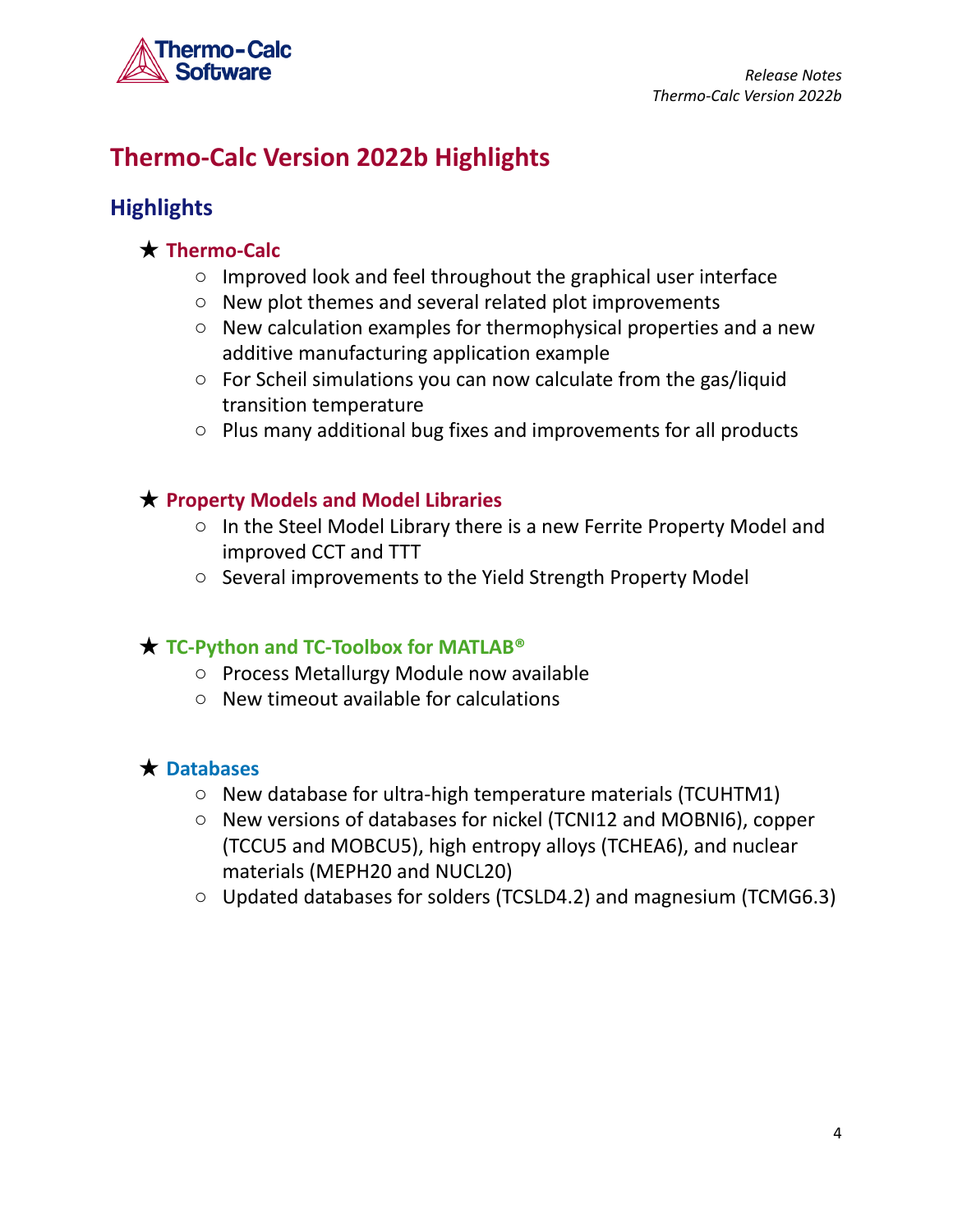

# <span id="page-5-0"></span>**Thermo-Calc**

## <span id="page-5-1"></span>**Improved Look and Feel**

Thermo-Calc has a new look and feel with the 2022b release. The primary purpose is to have a more modern graphical user interface (GUI) and improve the user experience. As the Thermo-Calc Software product line has expanded in recent years with additional modules and property libraries, the software has become increasingly complex. For those working in Graphical Mode, the main **My Projects Configuration** window is reorganized into categories to help you more easily locate templates and additional resources. A *Getting Started* section is added to help new users learn about or gain a deeper understanding of the software.



*Some of the new categories on the My Projects Configuration window, which include links to the website* (the Getting Started guide and video tutorials) as well as local resources (the help and example files). All *the templates are still accessed from this window but are reorganized into categories and have new icons.*

Additionally, all of the icons in the software are updated with a simpler, more modern feel so that they are easy to identify on the range of screen sizes and resolutions in use today. The overall appearance of the software, such as the buttons and form fields, has also been simplified to make it easier to navigate through the program.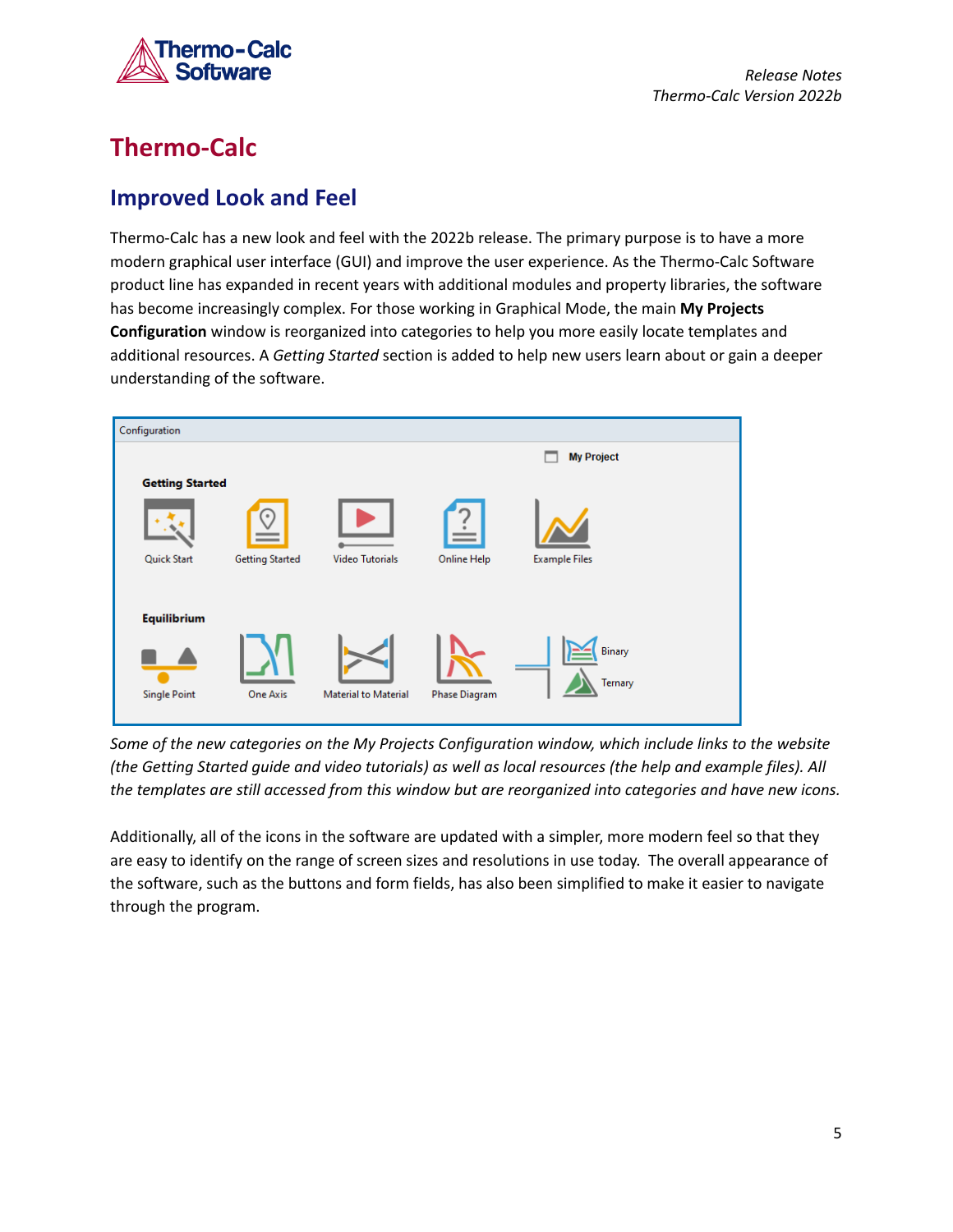

| My Project<br>inus.<br>System Definer                                       | Tools<br>Window<br>Help<br>File<br>ы<br>Switch to Console Mode<br>New Open Save                                       |
|-----------------------------------------------------------------------------|-----------------------------------------------------------------------------------------------------------------------|
| 囲<br>Martensitic Steel / Alloy 800<br>M.<br>Phase Fractions<br>Compositions | 带<br>IC.<br>⇖<br>睜<br>Save Diagram Show Triangular Show Grid Switch Axes<br><b>Table View</b><br><b>Retain Labels</b> |
| 昌<br>$\circled{?}$<br>Help<br>$\leftarrow$                                  | $\rightarrow$<br>Add Predecessor<br>Perform Tree<br><b>Create New Activity</b>                                        |

An example of the new icons you will see when working in Graphical Mode. There are also some changes to the icons in the Console and Console Results windows when working in Console Mode as shown below.

| Console        |   |  | 口<br> | 工 | <b>Console Results</b> |                     |  |  |
|----------------|---|--|-------|---|------------------------|---------------------|--|--|
| Console 1<br>œ | Œ |  |       |   |                        | ■ Results Console 1 |  |  |
|                |   |  |       |   | Plot <sub>1</sub>      |                     |  |  |

### <span id="page-6-0"></span>**New Plot Themes and Related Plot Improvements**

The 2022b release introduces predefined themes to provide more flexibility when designing and setting up your plot outputs. A useful change for some users compared to previous software versions is that you can have different global settings applied for Graphical Mode or Console Mode plots at the same time. There are also several other plotting improvements related to the implementation of the new themes as well as various bug fixes described in these release notes.

There is additional information related to the new themes described in the Help. In Thermo-Calc press F1 and search for "plot theme".

### <span id="page-6-1"></span>Predefined or Custom Plot Themes

A new section - **Theme for plot settings** - is available with predefined themes for both Graphical and Console Mode. You can also work with themes from both the global or local settings windows, which are accessed slightly differently for the two modes although the options are mostly the same.

- Global settings are accessed on the **Tools > Options** window.
- Local plot settings are accessed from the **Results** window when you right-click an individual plot and choose **Properties**.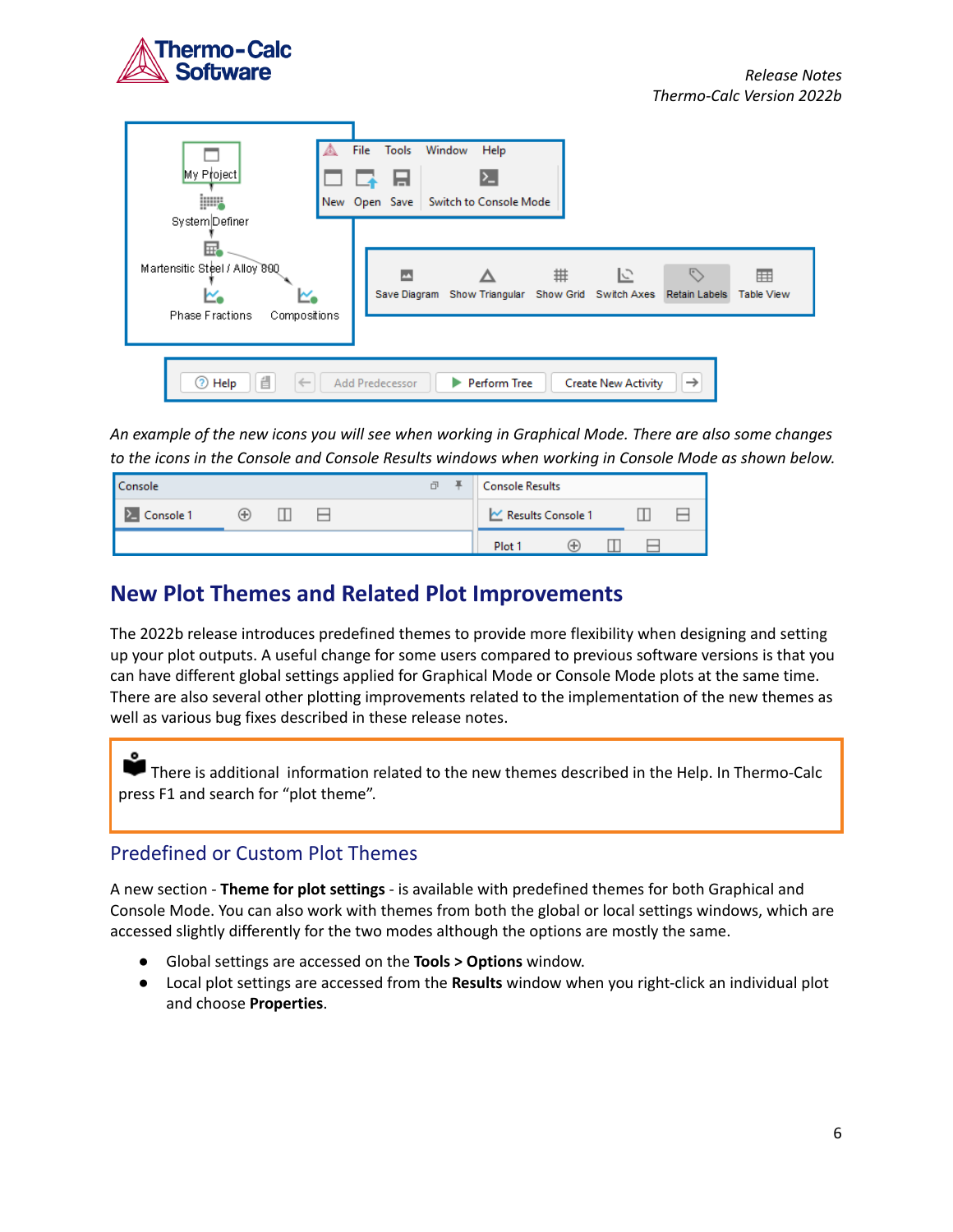

#### <span id="page-7-0"></span>**Apply Predefined Themes**

There are four predefined themes: **Default**, **Large**, **Small**, and **Publication**. The four predefined themes have most of the same settings where key differences include attribute changes to font sizes, plot area size and type, scaling, data point marker radius, tick mark length, line width, and image quality. Predefined themes cannot be renamed or deleted, but can be exported and used as a template for custom themes.

|            | $\Gamma$ Theme for plot settings |                                               |
|------------|----------------------------------|-----------------------------------------------|
| Theme:     | Publication<br>$\checkmark$      | Save as<br>Export<br>Delete<br>Save<br>Import |
|            | Default                          |                                               |
| $\Box$ App | Large                            | d results                                     |
|            | Small                            |                                               |
| General    | Publication                      | Quality                                       |

#### <span id="page-7-1"></span>**Create and Apply Custom Themes**

In the **Theme for plot settings** section, and if you make a change based on a predefined theme, it can be saved as a new custom theme (**Save as**), and these custom themes can be reused to create additional themes. Themes (including the predefined ones) can be exported and you can import your own custom themes using \*.json files. Once a custom theme is available in the list, it can also be updated (by clicking **Save**) and deleted as needed from the list.

There are many options to work with the settings, either to create a custom theme used and assigned globally from the **Options** section, or when working in the **Results** window for a specific plot.

#### <span id="page-7-2"></span>**Apply Themes Locally or Globally to Project Files**

For Graphical Mode only, and when opening project files, a predefined or custom plot theme can be automatically applied to all plots (global setting), or just for a specific file (local). There are two check boxes that control this:

- Locally on the **Open File** window, it is called *Apply plot theme from Tools/Options*
- Globally in the **Theme for plot settings** section for Graphical Mode, it is called *Apply the selected theme to opened file [.tcu]*
- NOTE: If you double-click or drag and drop to open a project file it automatically uses the global settings in



Thermo-Calc (which may or may not be to apply a theme, i.e. the *Apply the selected theme to opened file [.tcu]* check box may be selected).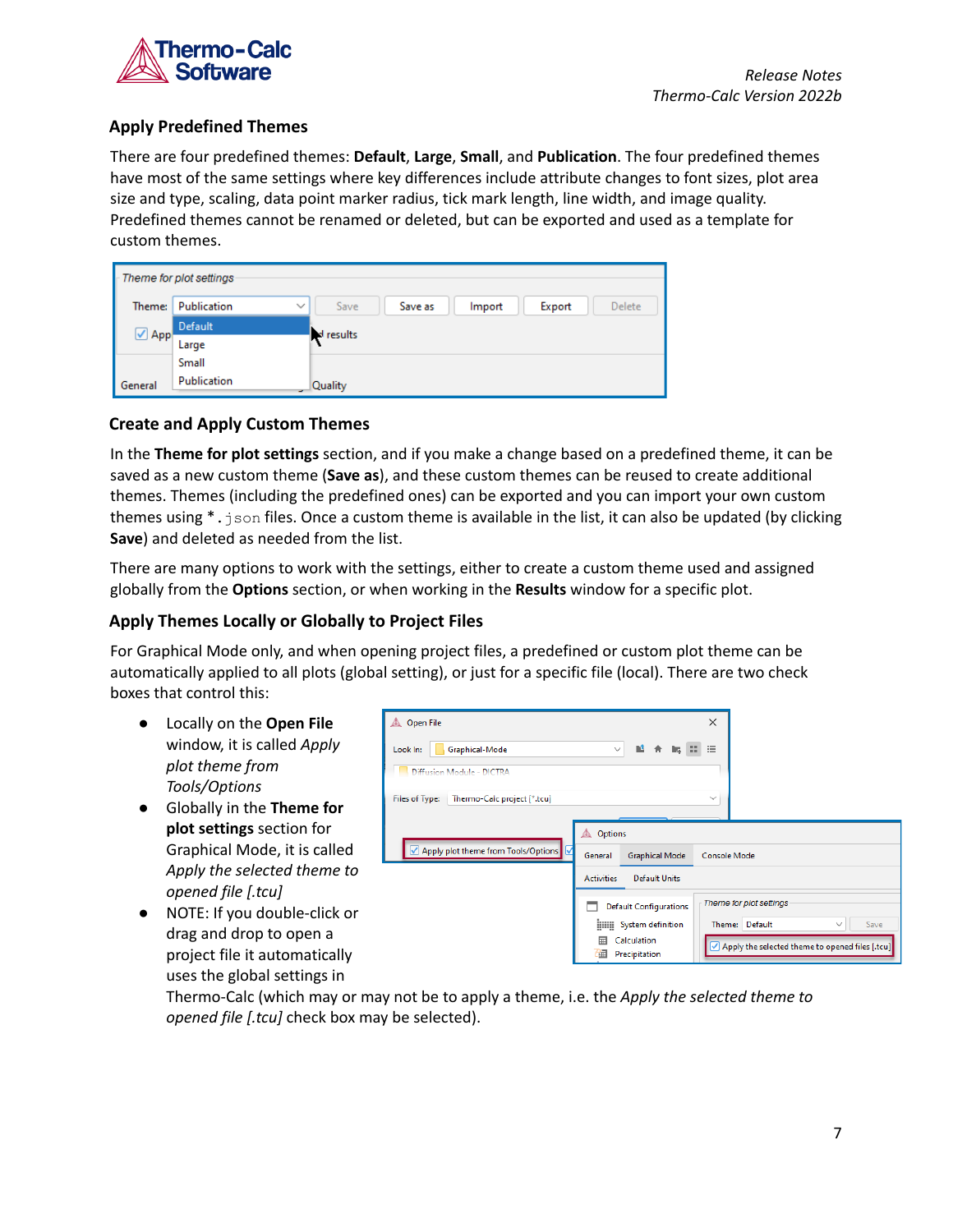

### <span id="page-8-0"></span>Plot Area Size Improvements

Additional functionality is also added to the **Plot Area Size** section to support and expand on the new theme settings.

The two new sections are used by default for the **Publication** theme. The **Fit the plot area size to a square with a width/height of the enclosing window** option means that the minimum value of the width and height of the **Results** window is used as the dimension of the fixed plot area and in a square.

The new **Scale plot attributes using the system scaling factor** checkbox is selected by default for all themes. This maintains consistent attribute sizing between different plots. Click to deselect it to scale all plot attributes (i.e. labels, font size, axes, tick marks, etc.) independently of the screen size and resolution.

| Plot Area Size                                                                     |     |  |  |
|------------------------------------------------------------------------------------|-----|--|--|
| Fit the plot area size to the enclosing window                                     |     |  |  |
| (.) Fit the plot area size to a square with a width/height of the enclosing window |     |  |  |
| Define the plot area size                                                          |     |  |  |
| Plot area height:                                                                  | 600 |  |  |
| 600<br>Plot area width (not applicable to triangular plots):                       |     |  |  |
| $\vee$ Scale plot attributes using the system scaling factor                       |     |  |  |

*The default settings for the Publication theme under the Plot Area Size section.*

Note that there are also additional improvements and bug fixes for plots listed below in the applicable sections, i.e. Thermo-Calc Improvements and Bug Fixes.

### <span id="page-8-1"></span>LaTeX Label Improvements

Several improvements have been made to LaTeX formatted text, which can be used in plot labels, plot axis labels, and plot titles. The most significant improvement is that LaTeX output is now made in vector format instead of using an overlaid image, which often was rendered too blurry. The LaTeX output is now as crisp as anything else on the plots. This improves the quality of images saved to file.

Some other important updates to LaTeX labels are:

- The default text style has been changed to non-italic sans serif, to better match the default plain text font.
- The color of LaTeX labels can be changed.

|                   | Mole-fraction $Al_2O_3$        |                                      |
|-------------------|--------------------------------|--------------------------------------|
| <b>Edit Label</b> |                                | ×                                    |
| Label:            | \textsf{Mole-fraction }Al_2O_3 | LaTeX-formatted text<br>$\checkmark$ |
| Text size:        | 16<br>$\checkmark$             |                                      |
| Color:            | Modify                         |                                      |

*An example of a label created using the LaTex formatted text option in either Graphical or Console Mode. Details about how to enter this information is found in the help (press F1 and search for LaTeX). You can also now choose a color to apply to the label text.*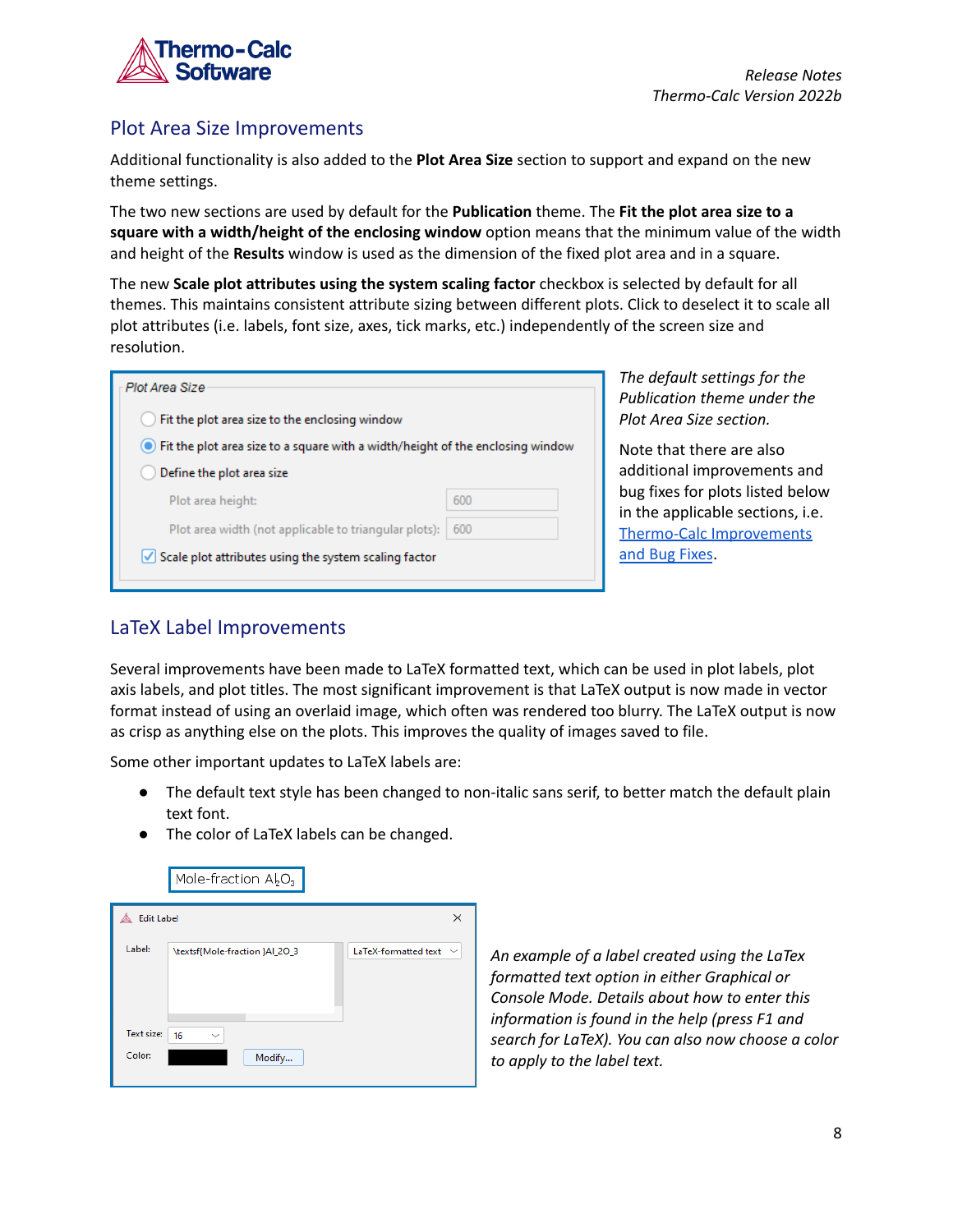

# <span id="page-9-0"></span>**Scheil: Calculate from the Gas/Liquid Transition Temperature**

The option to calculate from the gas/liquid temperature, i.e. from the temperature above which the liquid phase is no longer stable, is added to the Scheil calculation options in Graphical Mode, Console Mode, TC-Python, and TC-Toolbox for MATLAB®.

- In Graphical Mode the new option is added as an option on the Scheil Calculator Configuration window.
- In TC-Python and TC-Toolbox for MATLAB® a new method calculate from gas is added to the ScheilOptions.
- In Console Mode there is a new command CALCULATE\_FROM\_GAS.

When choosing the option, equilibrium calculations are performed at set temperature intervals above the liquidus temperature. These equilibrium calculations are performed at 5 K intervals in the two-phase region between the gas/liquid temperature and the liquid/gas temperature, which is the temperature below which the gas phase is no longer stable. When nearing the phase change at liquid/gas temperature the equilibria are calculated at decreasing intervals. Between the liquid/gas temperature and the liquidus temperature the equilibrium calculations are performed at 50 K intervals, and from the liquidus temperature the Scheil solidification simulation is performed as usual.

When running in Graphical Mode, the gas/liquid temperature, liquid/gas temperature and liquidus temperature are collected in the Event Log at the end of the simulation.

| Configuration                |                                                |                                                        | ō                                  |
|------------------------------|------------------------------------------------|--------------------------------------------------------|------------------------------------|
|                              | <b>For</b><br><b>Scheil Calculator</b>         |                                                        |                                    |
| Calculate from:              | Liquidus <sup>O</sup> Gas<br>Start temperature | ▼ Show advanced options                                |                                    |
| 2500.0<br>Start temperature: | Configuration                                  |                                                        |                                    |
|                              |                                                |                                                        | System Definer                     |
|                              | <b>Databases</b>                               |                                                        |                                    |
|                              | $\Theta$ $\Theta$                              | TCAL8: Al-Alloys v8.1                                  | Package: Aluminius<br>$\checkmark$ |
|                              |                                                | $\bigoplus$ MOBAL7: Al-Alloys Mobility v7.0            | $\checkmark$                       |
|                              |                                                |                                                        |                                    |
|                              | Elements                                       | <b>Species</b><br><b>Phases and Phase Constitution</b> | Data Sour<br>Components            |
|                              | Phases                                         |                                                        |                                    |
|                              | <b>Status</b>                                  | Name $\wedge$                                          | <b>TCAL8 MOBAL7</b>                |
|                              | Entered<br>$\checkmark$                        | CUZR2_C11B<br>✓                                        |                                    |
|                              | Entered<br>$\checkmark$                        | ⊽<br><b>DHCP</b>                                       |                                    |
|                              |                                                |                                                        |                                    |
|                              | Entered<br>$\checkmark$                        | GAMMA_D83<br>⊻                                         |                                    |
|                              | Entered<br>$\checkmark$                        | ⊽<br>GAMMA_H                                           |                                    |
|                              | Entered<br>$\checkmark$                        | ⊽<br><b>GAS</b>                                        |                                    |

*An example of where in Graphical Mode to find the new option Calculate from: Gas on the Scheil Calculator. This Calculate from section has also been moved from the Advanced Options section compared to previous versions. The option on the Phases and Phase Constitution tab is available when a gas phase is selected for the database on the System Definer.*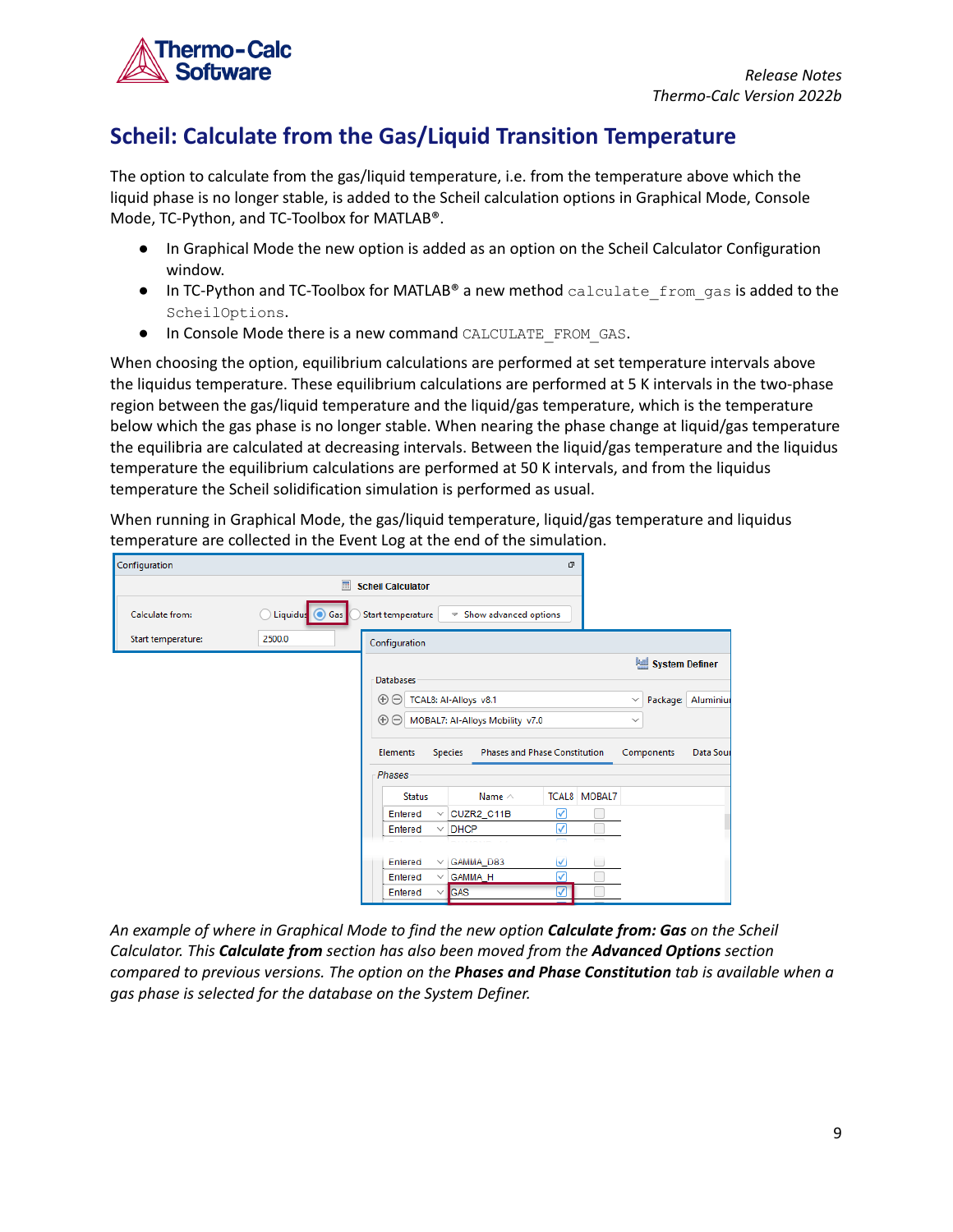

# <span id="page-10-0"></span>**Changes to Graphical Mode Project File Handling**

A project file has the extension  $*$ . tcu and is specific to working in Graphical Mode. A variety of important changes are introduced in this release to address the ongoing challenges of backward compatibility and the continued improvements and additions to the design and settings within Thermo-Calc. As the result of several recent bug reports of extremely slow opening of project files, where once opened there were still many errors, it is now NOT possible to open project files with results in a different version of the software in which the results were originally saved, i.e. a 2022b project file including results is best opened in version 2022b. Now a project file is converted and maintains the structure and design of the simulation, but no results are included.

The primary changes are related to project files with or without results (for new versions of Thermo-Calc), a new option to open recent files, and that old project files containing results will be converted without results. There is also a related and new check box described for the New Plot [Themes](#page-6-0) and Related Plot [Improvements](#page-6-0).

### <span id="page-10-1"></span>Opening Projects without Results

Starting with 2022b project files, It is now possible to open projects without results, even if the project has saved results. The **Open project with results if present** check box on the **Open File** window controls this. Note that for older project files between 2015a and 2022a, these are now always opened without results even if this check box is selected. In this case an additional window prompts the user for what to do next. See [Converting](#page-11-0) Old Projects with Results.

| Open File         | ×                                                                                   |
|-------------------|-------------------------------------------------------------------------------------|
| Look In:          | ШÔ<br><b>Bar 10</b><br>Graphical-Mode<br>$\checkmark$<br>$\overline{\phantom{0}}$   |
|                   | Diffusion Module - DICTRA<br>Precipitation Module - TC-PRISMA<br>Process Metallurgy |
| <b>File Name:</b> |                                                                                     |
| Files of Type:    | Thermo-Calc project [*.tcu]<br>$\checkmark$                                         |
|                   | Cancel<br>Open                                                                      |
|                   | Apply plot theme from Tools/Options   Open project with results if present          |

### <span id="page-10-2"></span>Opening Recent Project Files

A new menu option is available. Select **File → Open Recent Project** and choose from the list of projects or click **Clear Recent Projects** to reset the list. Up to the last 10 projects are listed and numbered in the order in which they were last opened.

| File | <b>Tools</b><br>Window     | Help               |                              |
|------|----------------------------|--------------------|------------------------------|
|      | <b>New Project</b>         | $Ctrl + N$         |                              |
|      | <b>Open Project</b>        | $Ctrl + O$         |                              |
|      | <b>Open Recent Project</b> |                    | 1. PM_G_12_Solidus_and_Liq   |
|      | <b>Append Project</b>      | Ctrl+Shift+C       | 2. P_04_Precipitation_Fe-C_C |
|      | <b>Save Project</b>        | $Ctrl + S$         | 3. T_14_Fe-Cr-Ni_Material_to |
|      | Save Project As            | $Ctrl + Shift + S$ | <b>Clear Recent Projects</b> |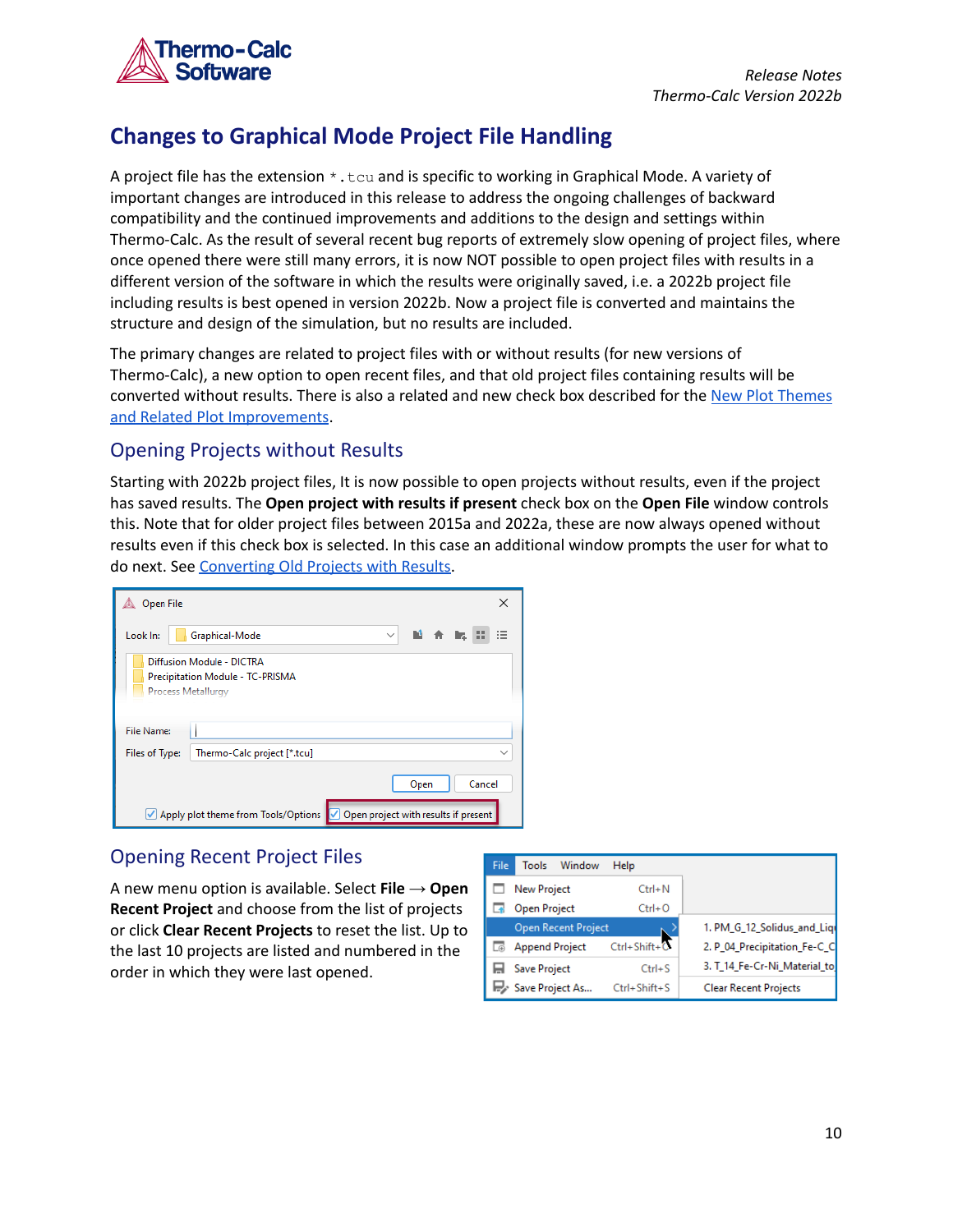

### <span id="page-11-0"></span>Converting (Opening) Old Projects with Results

Starting with Thermo-Calc version 2022b, you can continue to open and thus convert an older project file created between versions 2015a to 2022a but if it also includes saved results from a previous version, these are now not immediately available. You can still convert the file and regenerate the results. Whenever a file is converted, a backup file is created, which you can rename and reuse in the original version of the software where it was created. The backup file is saved in the same folder as the original file.

These changes are introduced due to the challenges of backward compatibility and the continued improvements and additions to the design and settings within Thermo-Calc.

The new way that Thermo-Calc handles opening project files that include results is that you are prompted with information to either open the file without results or cancel the action. The version in which the results were calculated is identified in the **Old project file with results** window as well as the version (in this case, 2022b) of the software in which you are opening it in.

There are extensive instructions included in the help detailing all the options related to saving and opening project files, both with and without results. In Thermo-Calc press F1 and search for "converting a project file".



*The prompt window that gives you the option to open an old project file with or without results in 2022b. If you click Cancel, you can open the project file in the original software version, in this case 2020b. If you click Continue, the project file is converted and the results are overwritten. There is a backup file saved in this case, which you can rename and reuse as needed.*

### <span id="page-11-1"></span>Other Bug Fixes Related to Project Files

Also see bug fixes in the section Project File [Related,](#page-13-2) which generally are improved or eliminated with the new way of handling project files.

## <span id="page-11-2"></span>**New Thermo-Calc Examples**

There are also several new examples described elsewhere in this document:

- TC-Python and TC-Toolbox for MATLAB<sup>®</sup> see Five New [Examples.](#page-19-0)
- *●* Ferrite Property Model see New and Updated [Examples](#page-17-3)*.*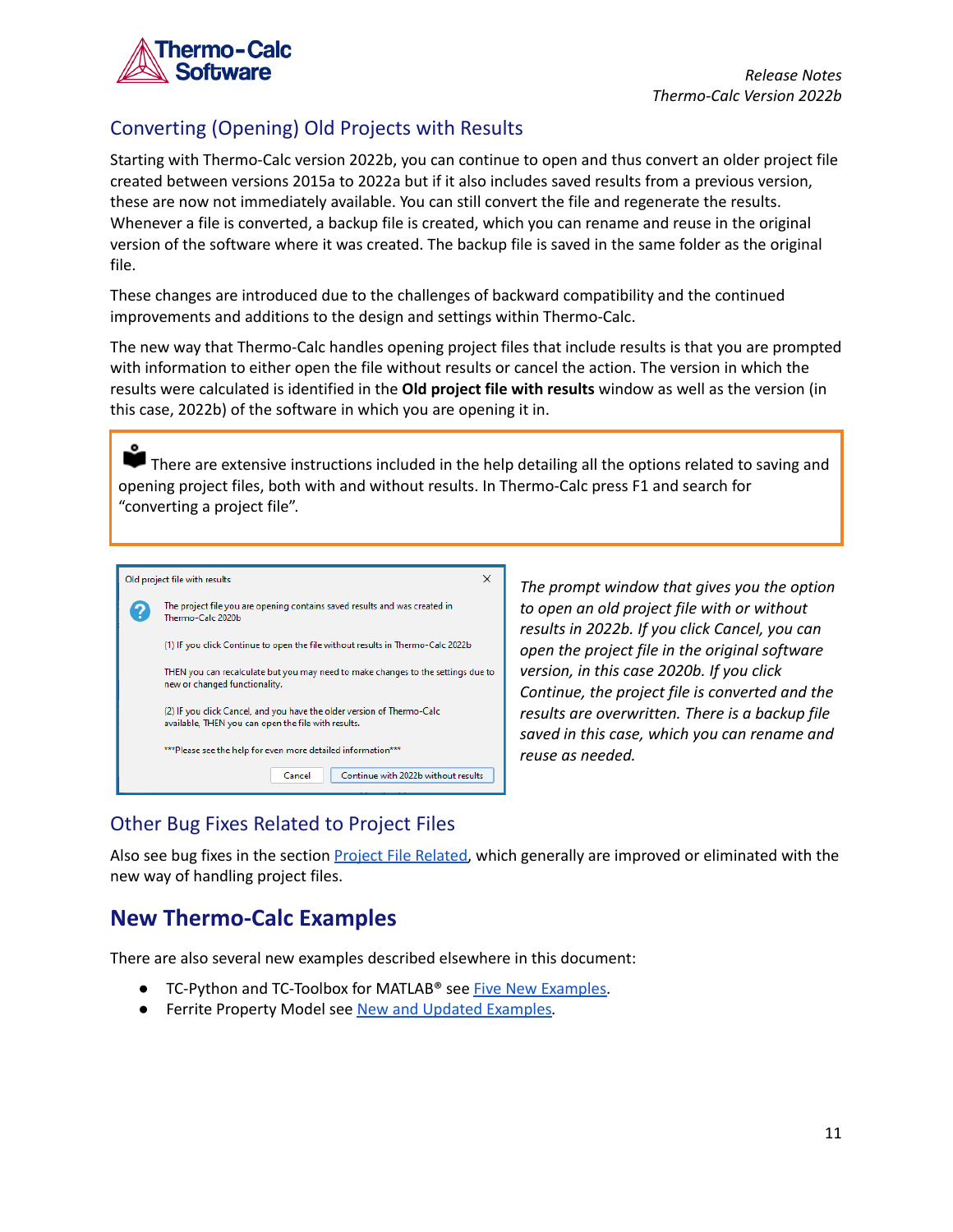

### <span id="page-12-0"></span>Thermophysical Properties General Examples

Five new examples in both Console Mode and Graphical Mode are available to demonstrate the use of these thermophysical properties: Molar volume, electrical resistivity and thermal conductivity.

#### <span id="page-12-1"></span>**Molar Volume and Thermal Expansion**

The molar volume examples calculate volumetric thermal expansion coefficients of the L12-type Al3Sc and the L12-type Al3Zr, respectively. Both Al3Zr and Al3Sc are modeled as the same phase (named as AL3SC, since Al3Sc is stable while Al3Zr is metastable).

In Graphical Mode there is one project file and in Console Mode there are two macro files to demonstrate this. When in GM or CM, from the menu choose **Help > Example Files > Thermo-Calc**

- Graphical Mode: **T\_15\_Molar\_Volume\_and\_Thermal\_Expansion\_Coefficient.tcu**
- Console Mode: open the **tcex58** and **tcex59** folder for the examples

#### <span id="page-12-2"></span>**Electrical Resistivity and Thermal Conductivity**

The electrical resistivity and thermal conductivity examples calculate the electrical resistivity (ELRS) and thermal conductivity (THCD) of pure Cu. The example makes a one axis (Graphical Mode) / step (Console Mode) calculation over a wide temperature range, covering both the FCC\_A1 state and the liquid state. It plots thermal conductivity of the system (both FCC\_A1 and liquid) and that of a single phase (taking FCC\_A1 as an example), respectively. Also it plots electrical resistivity of the system and that of FCC\_A1.

The same example is also provided in Console Mode as tcex60.

- Graphical Mode: **T\_16\_Electrical\_Resistivity\_Thermal\_Conductivity\_Cu.tcu**
- Console Mode: open the **tcex60** folder for the example

There is a companion video available for the Graphical Mode version of this example (T\_16). Go to the Video [Tutorials](https://thermocalc.com/support/video-tutorials/) page on the website or our [YouTube](https://www.youtube.com/channel/UCLTh3apGItuaVK69mrwcpJg/featured) channel to access various playlists.

### <span id="page-12-3"></span>Additive Manufacturing Applications

This is a new in-depth application example included with your installation. It uses the Property Model Calculator and batch calculations to find the optimal composition for a titanium-based alloy to be used for additive manufacturing applications. This application example, including detailed descriptions and step-by-step instructions, is [showcased](https://thermocalc.com/showcase/application-examples/titanium-alloy-design-for-additive-manufacturing) on our website.

From the menu in Thermo-Calc choose **Help > Example Files > Property Models > General**

● File name: **PM\_G\_13\_Ti\_Alloy\_Design\_for\_AM.tcu**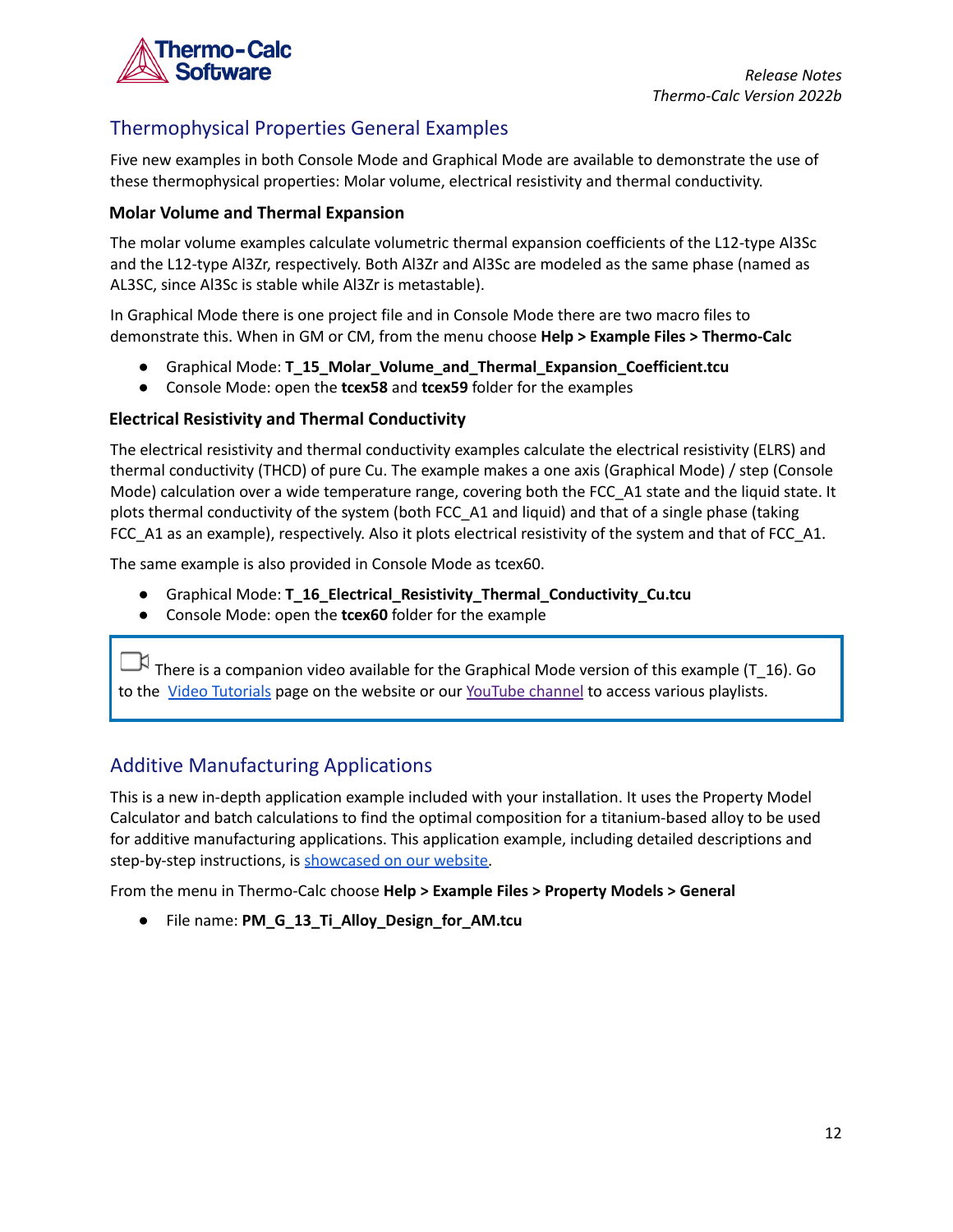

## <span id="page-13-0"></span>**Thermo-Calc Improvements and Bug Fixes**

Below is grouped into related categories and whether it is fixed in Graphical Mode, Console Mode, or both Modes. There are also sometimes related items listed in other sections and grouped by Add-on Module as there are often multiple related items.

### <span id="page-13-1"></span>Graphical Mode

#### <span id="page-13-2"></span>**Project File Related**

- When projects with calculated results created with a different GES version than selected from the **Tools > Options** window, the results are discarded, since they are not 100% compatible.
- Fixed an issue when opening project files with results and calculations that were then still run even if there was an incorrect GES version or other things stored in the cache for certain calculators such as Property Model, Material to Material, and Process Metallurgy. This is also fixed based on the new functionality where old project files with results cannot be opened in 2022b.

#### <span id="page-13-3"></span>**Table Related**

- Improved readability of the list of constituents in the Table Renderer output. Now these are shown in several rows in the equilibrium table instead of extending in one row across.
- Fixed a bug for the Table Renderer where previously tabulating activity referred to a phase did not work for partitioned ordered phases.
- Diffusion quantities (tracer/intrinsic/chemical diffusion coefficient, and mobility quantities) are now shown in the Table Renderer when the composition is used as a stepping quantity.
- Fixed a bug where the volume fraction of a phase was not listed in the Table Renderer if the phase name was not written in all capital letters in the database.
- Fixed a bug where the creation of new composition sets during a step calculation could sometimes prevent tabulating quantities with the *All Phases* option selected.

#### <span id="page-13-4"></span>**Plotting Related**

- Previously when the unit of temperature was saved in Celsius for a TTT plot it always loaded as Kelvin when a project (\*.tcu) file was opened, i.e. it ignored the Celsius unit when originally saving the file.
- 3D plot charts now support hardware rendering (GPU rendering) for all operating systems.
- Fixed an issue during plotting where the software could hang after clicking the Perform button a few times.
- Fixed a bug where tracer diffusion coefficients for different components did not plot correctly.

#### <span id="page-13-5"></span>**Calculation Related**

- Fixed a bug related to using uncertainty calculations in the Property Model Calculator. Previously, after selecting elements in the System Definer, the settings for the randomized quantities were sometimes mixed up when opening a project file or when cloning or creating a calculator.
- The formula for density of phase is corrected.
- Previously, for the Equilibrium Calculator, the temperature, pressure, and system size were reset in condition input fields to the average stepping value when used as the stepping quantity and the condition value is lower/higher than the min/max stepping value. These are now only reset in calculation.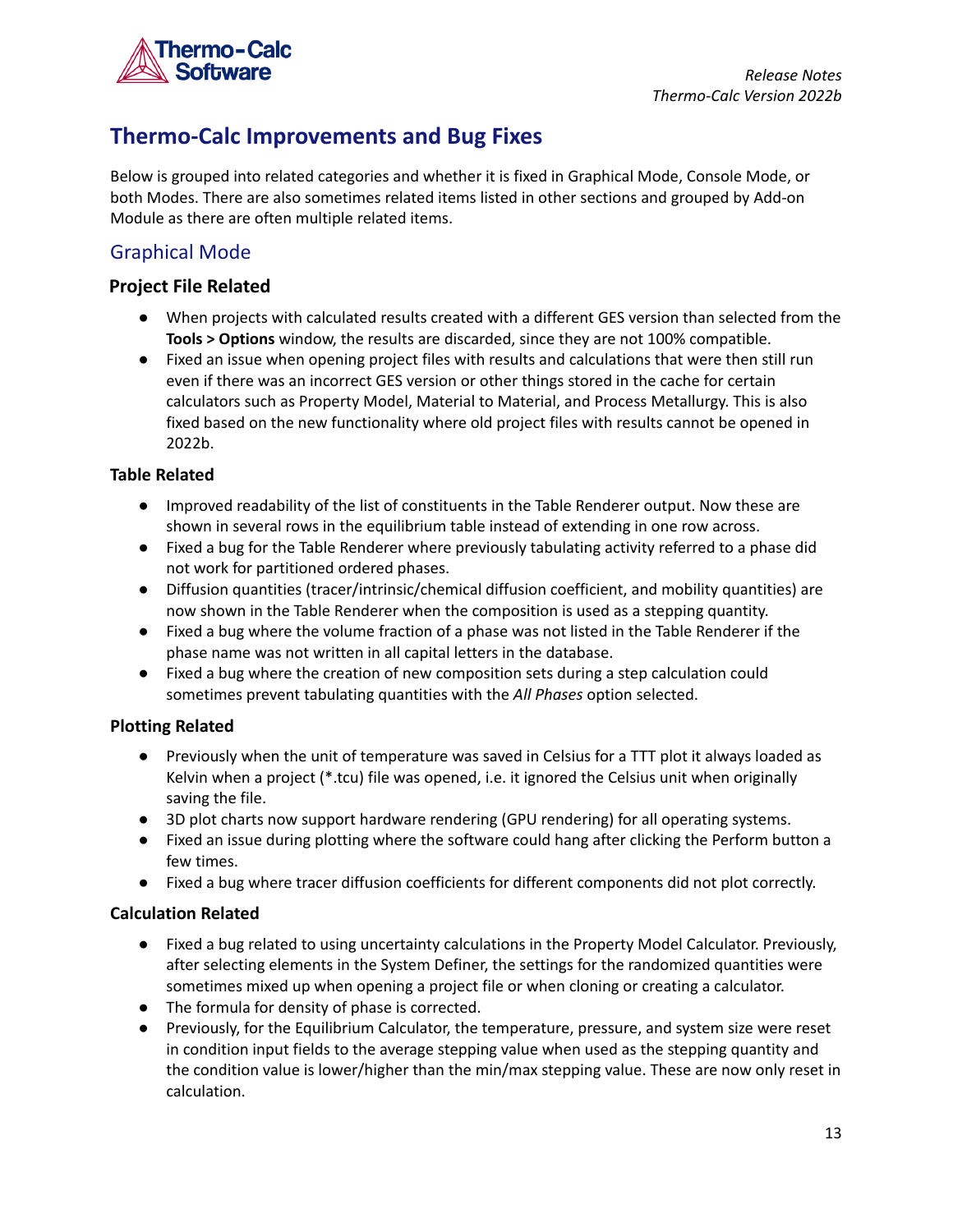

● Fixed an issue on Windows where spaces in the path to the temporary directory caused calculations using the Diffusion Calculator and Scheil Calculator to fail. Also see File [Names](#page-15-2) and File [Paths](#page-15-2).

#### <span id="page-14-0"></span>**General**

- Fixed a bug on the System Definer where the reference temperature and pressure did not change with the unit.
- Improved several dialog box prompts where there was inconsistent behaviour for the *Close* (X), *OK*, and *Cancel* buttons.

#### <span id="page-14-1"></span>**General Property Models**

Below are improvements and bug fixes for the **General** Property Models included with Thermo-Calc. Also see Yield [Strength](#page-14-2) Model, Steel Model [Library,](#page-17-1) and Nickel Model [Library](#page-18-1).

- For the **Equilibrium** Model, added some missing quantities to the Quantity Definitions list: *Thermal conductivity*, *Thermal resistivity*, *Thermal diffusivity*, *Electric conductivity*, *Electrical resistivity*, *Dynamic viscosity*, *Kinematic viscosity*, and *Surface tension*.
- The temperature is shown once for the grid option in the Z-axis quantity list in a Plot Renderer. The composition and temperature are shown for the one-axis option in the quantity list in Plot Renderer when they are not selected as stepping quantities.
- The Property Model configuration panel now expands for readability as expected when parameters are added.

#### <span id="page-14-2"></span>**Yield Strength Property Model**

The Yield Strength Model is a **General** Property Model included with Thermo-Calc. It is further specialized and also available with the Precipitation Module (TC-PRISMA). Also see General [Property](#page-14-1) Models, [Steel](#page-17-1) Model [Library,](#page-17-1) and Nickel Model [Library.](#page-18-1)

- The following is implemented for the **Simplified model (general)** and **Seidman model (Al-base)**. The mean precipitate radius given by the user is transformed to a Lifshitz-Slyozov-Wagner particle size distribution (LSW PSD). The distribution is stepwise integrated and the mean radius for all sections are used to calculate a partial precipitate strengthening contribution. The use of a PSD smoothes the transition between the cutting and Orowan regions.
- A change is made to the standalone Yield Strength Property Model to make it consistent with the Precipitation Module (TC-PRISMA) version. Previously the standalone model used mole fraction of precipitate and yield strength, now both use volume fraction precipitate.
- Specifically for the Precipitation Module (TC-PRISMA) version of the Yield Strength Model:
	- Implemented the use of precipitate size distribution (PSD), which uses the calculated mean radius from a precipitation simulation instead.
	- Fixed where it sometimes had the wrong precipitate phase selected.
- Fixed a calculation failure when only one element is selected for the **Single** *Calculation type*.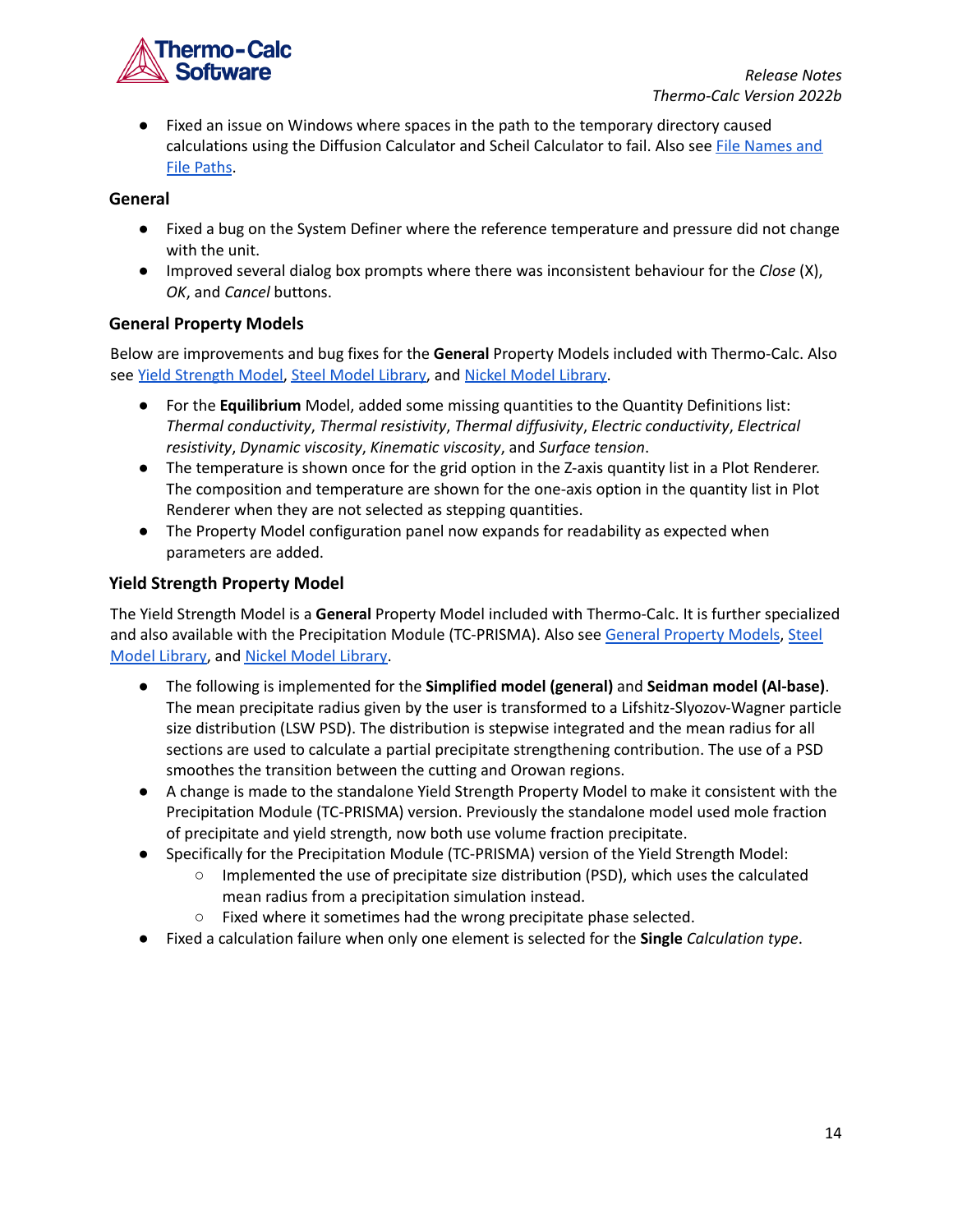

● When using the Yield Strength Property Model with the **Reppich model (Ni-base)** as the **Precipitation strengthening model** in a calculation, you can select a new checkbox to calculate

the antiphase boundary energy. The software uses the stand alone APBE model in the Ni-library from within the Yield Strength Model for the calculation. *Note:* The APBE can only be calculated for gamma prime. If the selected precipitate phase is not gamma prime, the user defined value in the configuration panel is used.

| Matrix                               | FCC_L12<br>$\checkmark$                      |
|--------------------------------------|----------------------------------------------|
| Solid solution strengthening         |                                              |
| Grain boundary strengthening         |                                              |
| Precipitation strengthening          |                                              |
| Precipitate                          | $\oplus$<br>$\checkmark$<br><b>FCC L12#2</b> |
| Precipitation strengthening model    | Reppich model (Ni-base)<br>$\checkmark$      |
| Mean radius Reppich model            | $1.0F - 8$                                   |
| Anti-phase boundary energy           | 0.142                                        |
| Calculate anti-phase boundary energy |                                              |

- A temperature dependence of the form  $A*exp(-B/T)$  is implemented for pure elements in the Yield Strength Property Model. The relevant elements are: Ag, Al, Au, Be, Ce, Co, Cr, Cu, Dy, Er, Fe, Gd, Hf, Ho, Ir, La, Mg, Mo, Nb, Nd, Ni, Pd, Pt, Rh, Sm, Ta, Ti, U, V, W, Y, Zn, and Zr. Further to this improvement all solid solution strength model parameters have been re-optimized to maintain accuracy stated in the original model.
- Result quantity *Fraction of precipitate* was not set. The result quantity for volume fraction of precipitate phases existed in earlier versions and is now replaced.
- One of the general Property Model examples has an adjustment to the plot variable used. **PM\_G\_04\_Yield\_Strength.tcu** is now changed to plot *Total precipitation strengthening* instead of *Total yield strength*.

### <span id="page-15-0"></span>Both Graphical and Console Mode

#### <span id="page-15-1"></span>**Plotting Related**

- When a plot is reopened having a max limit for temperature lower than the default minimum value (500), the default maximum value (3000) was shown as the max limit.
- A single point data is shown as a star (symbol 208) even if the *None* data points marker is selected.
- From the **Tools > Options** window (Plotting), fixed a bug related to when you clicked **Reset to original settings** (at the bottom of all of the Options settings windows). Now when you click the button on the applicable window, the **Border width**, **Data points marker size**, **Header font**, and **Line width** defaults are correctly reset.
- Fixed a bug that caused extremely slow tabulation when tabulating composition of all phases.
- For Scheil with back diffusion or with fast diffusers, the variable *Distribution of component in phase* is temporarily unavailable. The reason for this is a so far unresolved issue with the amounts not summing up correctly.
- Fixed a bug that prevented images from being saved when you right-clicked in the **Results** window or clicked the button on the **Configuration** window.
- The automatically selected line colors in plots had a random behavior regarding which color was selected for a given quantity. This is fixed.

#### <span id="page-15-2"></span>**File Names and File Paths**

- Saving POLY3 files no longer defaults to the  $/\text{tmp}$  directory. See below.
- Double clicking PAR and TDB files now works if the paths contain white space. See below.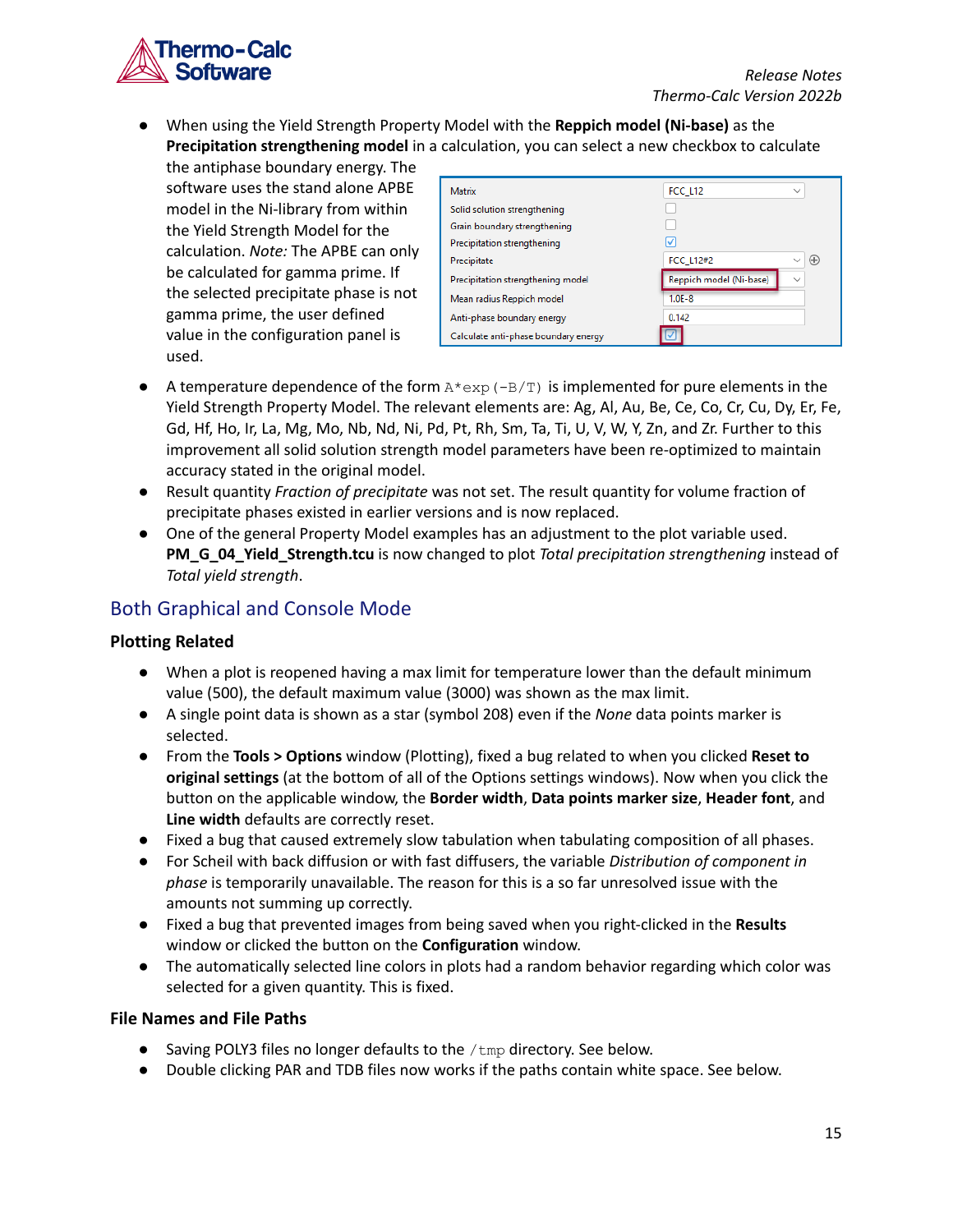

- From the **Tools > Options** window (**General** tab) you can now change the path to the **Temporary Directory** folder, where files are stored during calculation, such as Console Mode state files (e.g. State\_4064824901731140183.POLY3), log files, and so forth.
- In the tc\_initd.tdb file it is now possible to add databases with absolute file names with white space, if the path is surrounded by quotation marks, e.g.:

TEST "G:\My Drive\My Folder\Test.TDB" My test database v0.1!

**IMPORTANT.** The use of absolute paths should be used with caution as these are not portable.

#### <span id="page-16-0"></span>**General**

- Ionic liquid model with only VA in the second sublattice, failed when using global minimization.
- Improvements in Scheil with solute trapping calculations when the primary solid phase is first formed.

#### <span id="page-16-1"></span>Console Mode

#### <span id="page-16-2"></span>**Plotting Related**

- Addressed issues with some Console Mode plot settings not being honored. Improves the behavior of: SET\_RASTER\_STATUS, SET\_TIC\_TYPE, PLOT\_SYMBOLS\_AT\_NODE\_POINTS, and SYMBOL\_SIZE.
- Bug fixes related to Console Mode plots using the inverse axis include correcting the size of symbols for experimental data, adding tooltips on the diagram to show both the linear and inverse values, showing the inverse axis label as 1 over the quantity name, and including tick marks and header fonts when the axis type changes to inverse.
- The SET\_PREFIX\_SCALING command, which enables scientific notation, works now. The exponent part is placed under the X-axis and on the left side of the Y-axis.

### <span id="page-16-3"></span>Gibbs Energy System (GES5 and GES6)

Below relates to improvements and bug fixes for the core calculation engine used throughout the product range.

For further information about the changes to GES, see the [2019b](https://www.thermocalc.com/media/184934/2019b-Thermo-Calc-Release-Notes.pdf), [2020b,](https://www.thermocalc.com/media/242796/2020b-thermo-calc-release-notes.pdf) [2021a,](https://thermocalc.com/content/uploads/Documentation/Release_Notes/2021a-thermo-calc-release-notes.pdf) [2021b,](https://thermocalc.com/content/uploads/Documentation/Release_Notes/2021b-thermo-calc-release-notes.pdf) and [2022a](https://thermocalc.com/content/uploads/Documentation/Release_Notes/2022a-thermo-calc-release-notes.pdf) release notes on the website.

#### <span id="page-16-4"></span>**Database Related**

- POLY3 and DIC files using user database(s) with GES6 are now portable.
- LIST\_DATA command (GIBBS module) GES6 fixes:
	- Fixed an issue where the command would sometimes fail.
	- It now lists only the species that are actually used by the selected phases.
	- Fixed so the command includes the V parameters that are used by PARROT.
	- Previously it sometimes printed the phase in parameter definitions using upper case when the phase definitions used lower case.
- The order in the database of constituents on the second sublattice no longer matters.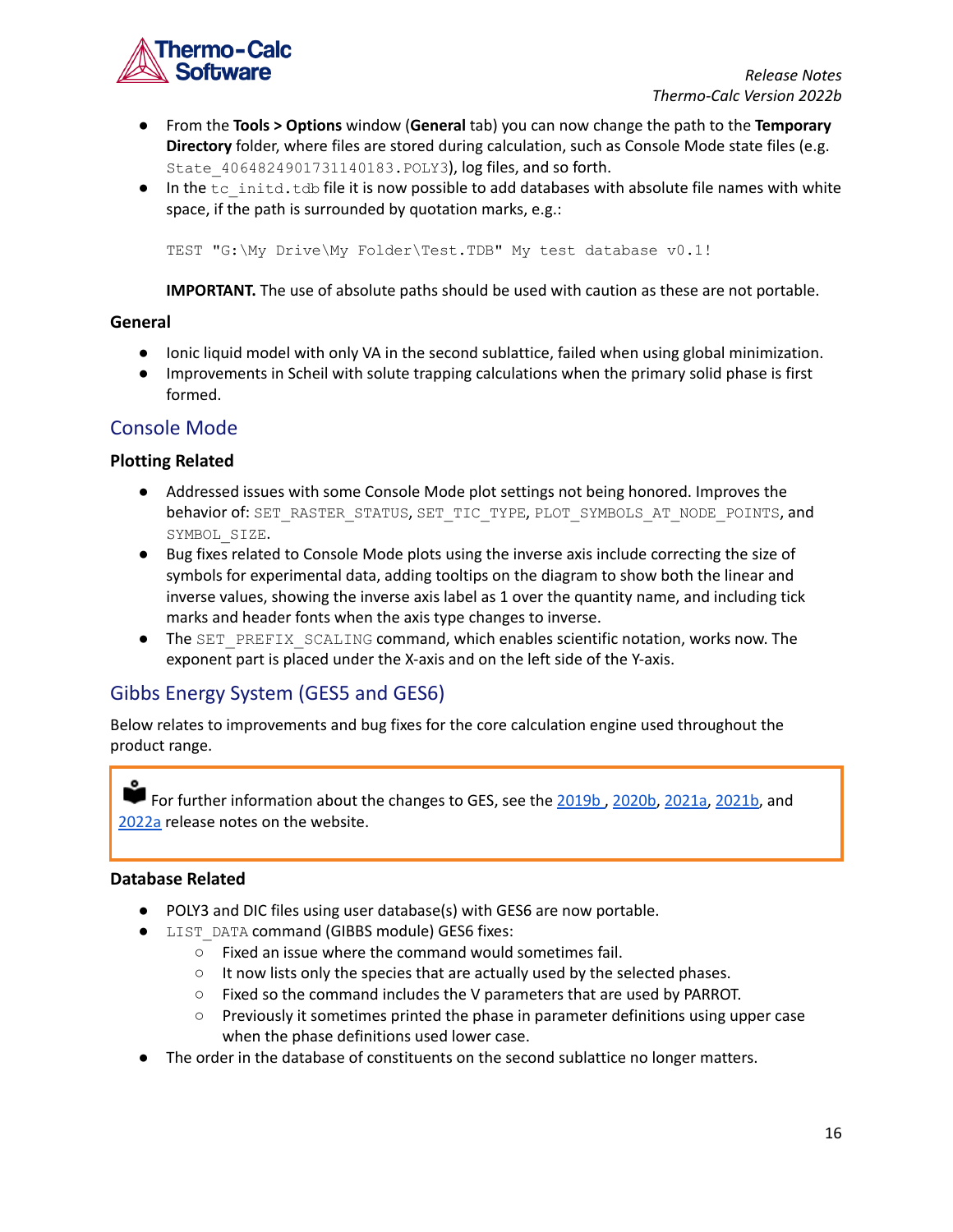

#### <span id="page-17-0"></span>**General**

- Improved the user experience when changing the system interactively in Console Mode.
- Neutral reference in ionic liquids now gives the correct results.
- Fixed wrong magnetic contributions for so-called partitioned never disorder phases in GES5 and GES6.

# <span id="page-17-1"></span>**Steel Model Library**

Below are details about the **Steel** Property Models included with Thermo-Calc with the addition of a licence for the Steel Model Library. Also see General [Property](#page-14-1) Models, Yield [Strength](#page-14-2) Model, and [Nickel](#page-18-1) Model [Library.](#page-18-1)

## <span id="page-17-2"></span>**New Ferrite Model and Improved CCT and TTT**

A Ferrite Property Model is added to the Steel Model Library. This new model calculates the transformation product from austenite that happens when you have low carbon and hold it at a high temperature for a long time.

The new Ferrite model has also been incorporated into the TTT Diagram and CCT Diagram Models, which combine the Pearlite, Bainite, Martensite, and Ferrite Property Models and calculate the kinetics of concurrent transformation of austenite into pearlite, bainite, martensite, and ferrite.

This new Ferrite model is available to users who have a licence for the Steel Model Library and a valid Maintenance and Support Subscription. Learn more about the Steel Model Library on our [website](https://thermocalc.com/products/add-on-modules/steel-model-library/) where there are links to additional resources.

## <span id="page-17-3"></span>**New and Updated Examples**

A new example is added to help users learn about this **Ferrite** Property Model. Three existing examples are updated for the **TTT Diagram** Property Model and **CCT Diagram** Property Model. For these examples, from the menu in Thermo-Calc choose **Help > Example Files > Property Models > Steel**, then select files demonstrating the use as follows.

- TTT Diagram = **PM\_Fe\_06\_Fe-C-Mn-Si-Cr-V\_TTT.tcu**
- TTT Diagram, CCT Diagram, and other Steel Models = **PM\_Fe\_07\_Hardenability\_Design\_of\_Steel.tcu**
- CCT Diagram = **PM\_Fe\_08\_Fe-C-Mn-Si-Cr-V\_CCT.tcu**
- Ferrite = **PM\_Fe\_09\_Fe-C-Ni\_Ferrite.tcu**



*Tip: As of this release, you can also click the Example Files icon on the My Project Configuration window to directly access the file location.*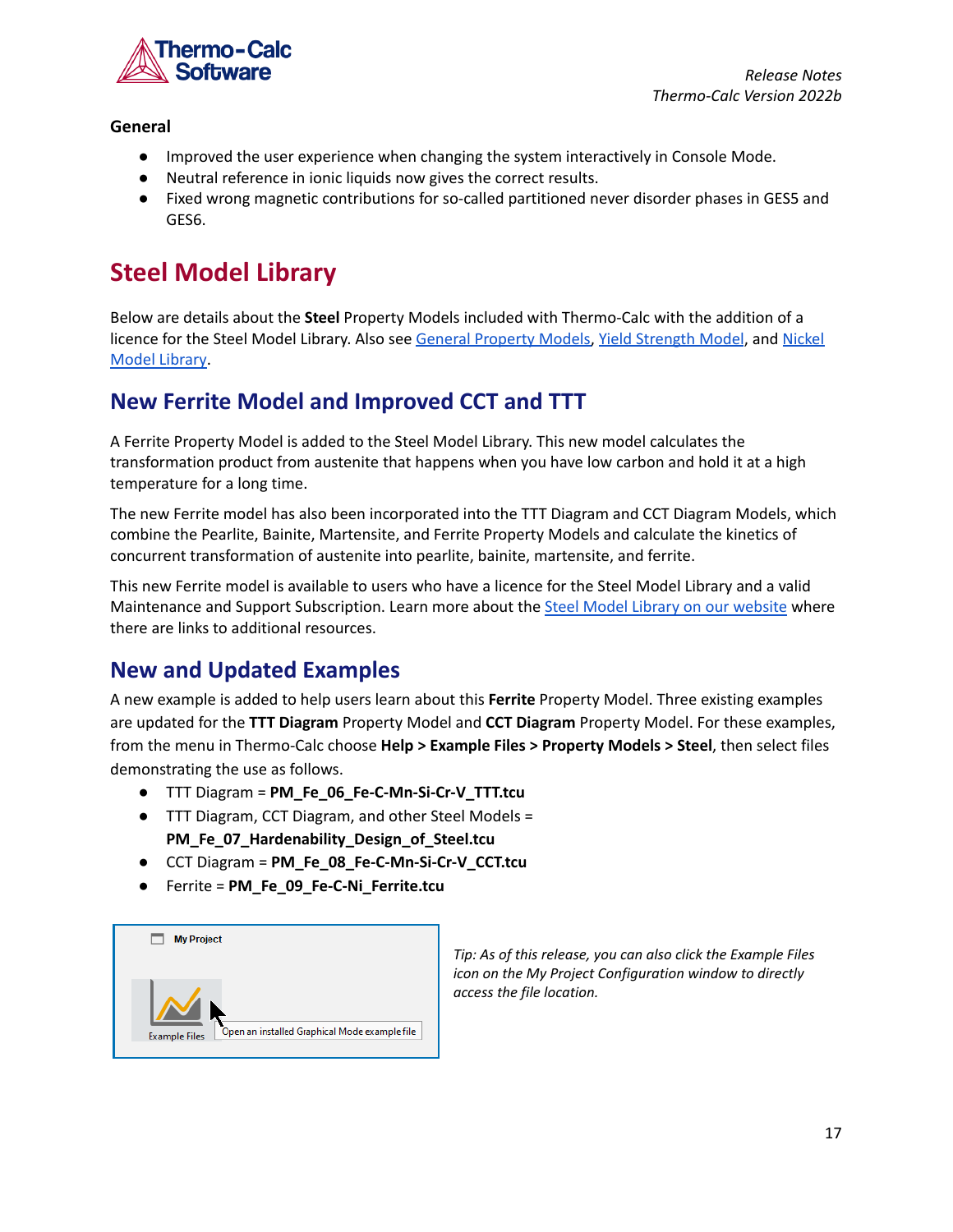

### <span id="page-18-0"></span>**Improvements and Bug Fixes**

Improved algorithm for time integration for **Pearlite** and **Bainite** Property Models, which fixes some previous problems including:

- In some cases, calculation gives incomplete austenite-to-pearlite transformation when the transformation should be complete;
- In some cases, when cooling rate is lowered in a CCT Diagram calculation, *Pearlite-start* can be unphysically overtaken by *Bainite-start*.

# <span id="page-18-1"></span>**Nickel Model Library**

Below are details about the **Nickel** Property Models included with Thermo-Calc with the addition of a licence for the Nickel Model Library. Also see General [Property](#page-14-1) Models, Yield [Strength](#page-14-2) Model, and [Steel](#page-17-1) Model [Library.](#page-17-1)

### <span id="page-18-2"></span>Bug Fix

A correction to spelling for a phase name for the **Coarsening** Property Model. Previously M23C6 was incorrectly named M6C3 when selecting it from the precipitates list.

# <span id="page-18-3"></span>**TC-Python and TC-Toolbox for MATLAB®**

# <span id="page-18-4"></span>**Process Metallurgy in TC-Python and TC-Toolbox for MATLAB®**

The Process Metallurgy Module is now available in both TC-Python and TC-Toolbox for MATLAB®, our two most powerful APIs. All functionality that is currently available in the Graphical Mode version of the Process Metallurgy Module is now available in both of these APIs, including equilibrium calculations and kinetic process simulations.

The integration into the APIs now gives the full power of a programming language to the Process Metallurgy Module. But it also makes it easier to use for integrating calculations and process simulations directly with the data available in steel plants, for example, from a data warehouse. However, such integrations currently need to be developed by the user.

The strength of the Process Metallurgy Module is that thermodynamic calculations and even full simulations of a liquid steelmaking process, such as a ladle furnace, can be set up easily, and the results can be easily interpreted. For example, slag composition is directly available per component (CaO, Al<sub>2</sub>O<sub>3</sub>, FeO,  $Fe<sub>2</sub>O<sub>3</sub>$ , etc...), not only per element.

This new integration is available to users who have a licence for the Process Metallurgy Module and either TC-Python or TC-Toolbox for MATLAB®. Contact your local representative to learn how to obtain a licence for these powerful new tools.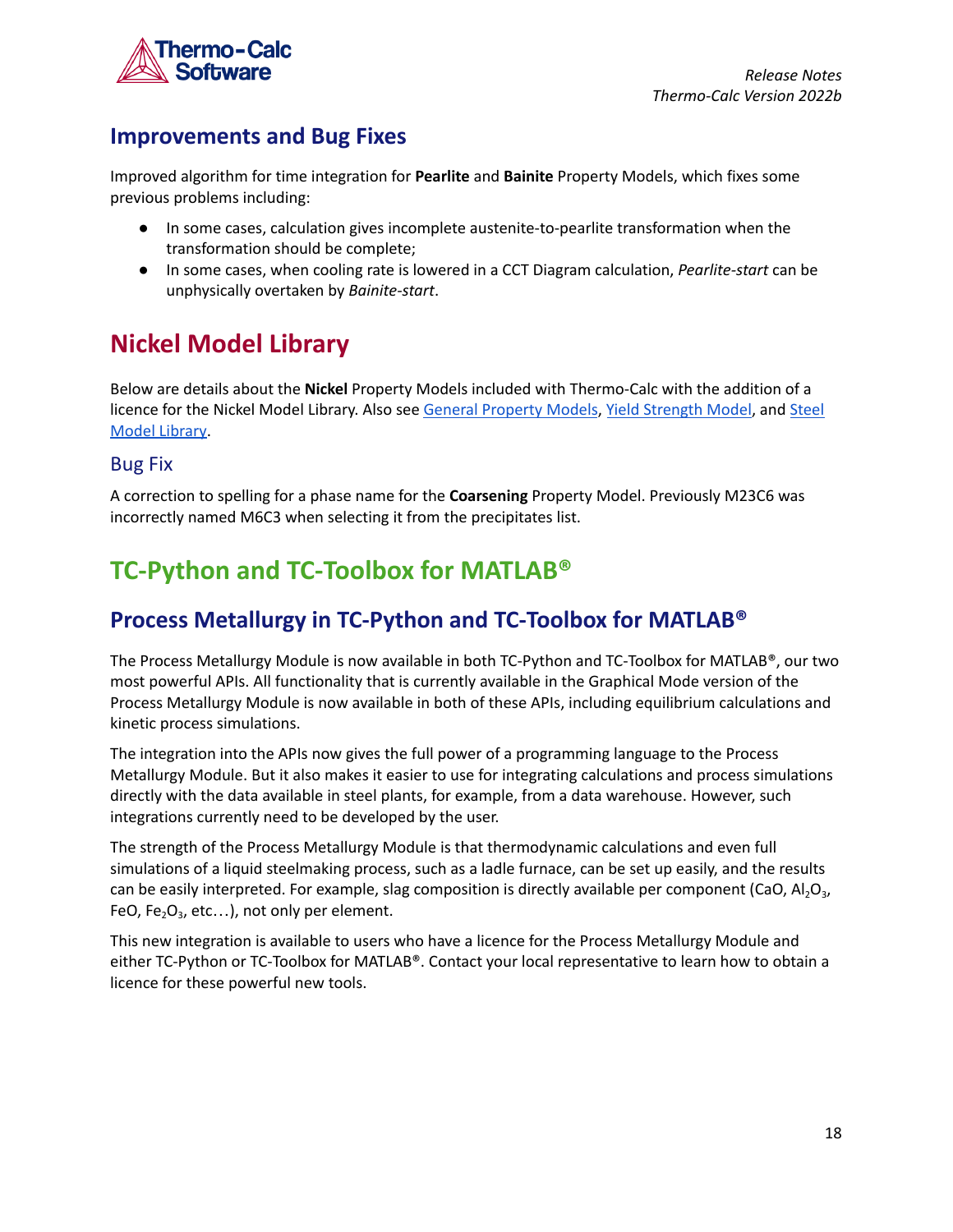

### <span id="page-19-0"></span>Five New Examples

Five new examples are available in TC-Python and TC-Toolbox for MATLAB® to demonstrate how the Process Metallurgy Module can be used in these APIs. Brief descriptions of the examples are also included in the help.

#### **TC-Python**

- pyex\_PMET\_01\_Single\_adiabatic\_equilibrium.py
- pyex\_PMET\_02\_Stepping\_adiabatic\_equilibrium.py
- pyex\_PMET\_03\_Mapping\_isothermal\_equilibrium.py
- pyex\_PMET\_04\_Simple\_process\_simulation.py
- pyex\_PMET\_05\_VOD\_process\_simulation.py

#### **TC-Toolbox for MATLAB®**

- matex\_PMET\_01\_Single\_adiabatic\_equilibrium.m
- matex\_PMET\_02\_Stepping\_adiabatic\_equilibrium.m
- matex\_PMET\_03\_Mapping\_isothermal\_equilibrium.m
- matex\_PMET\_04\_Simple\_process\_simulation.m
- matex\_PMET\_05\_VOD\_process\_simulation.m

## <span id="page-19-1"></span>**Timeout to Stop a Calculation**

TC-Python and TC-Toolbox for MATLAB® now allow users to set timeouts for each calculation in a project in order to prevent the program from hanging on incorrectly formatted calculations. If a calculation cannot be completed in the set time, the program moves on to the next calculation, rather than aborting the entire project. The timeout parameter is set in the **Calculate** method and is available with all calculation types except for Single equilibrium stateless calculations. Almost all calculation methods now have this optional parameter:

```
result = calc.calculate(timeout in minutes=2.0)
```
When used, the calculation runs at maximum for the time specified, and if not finished by then it throws an UnrecoverableCalculationException.

### <span id="page-19-2"></span>**Scheil: New Method**

Also see Scheil: Calculate from the Gas/Liquid Transition [Temperature](#page-9-0) where In TC-Python and TC-Toolbox for MATLAB® a new method calculate from gas is added to the ScheilOptions,

### <span id="page-19-3"></span>**Improvements and Bug Fixes in TC-Python and TC-Toolbox**

- User database paths with white space now work. Also see File [Names](#page-15-2) and File Paths.
- Fixed a bug with the method get system function where it would not always return a value for zero-valued database functions.
- Fixed a bug that caused the method get\_phase\_parameter to return at most 256 characters of a database parameter description.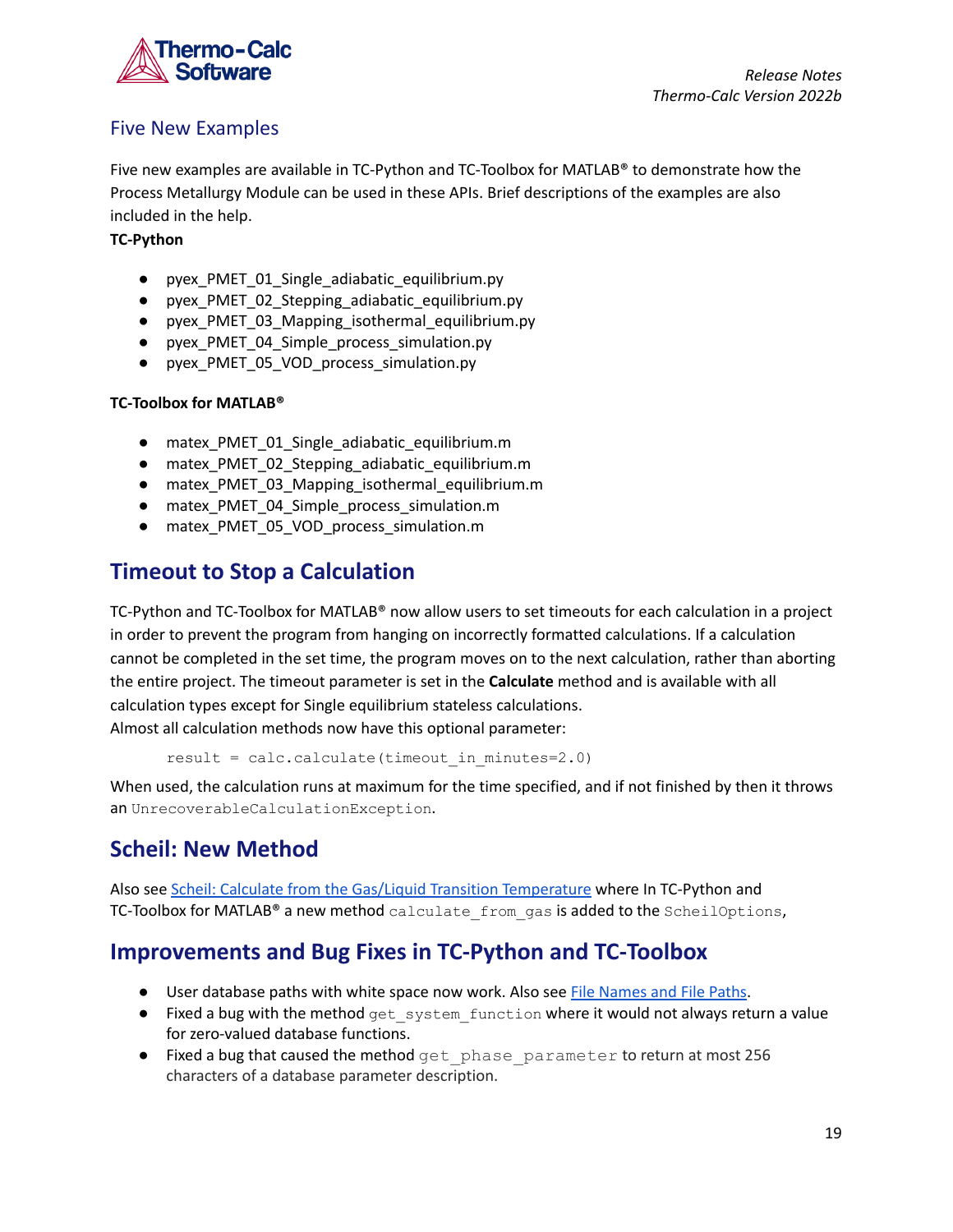

### <span id="page-20-0"></span>Installation Related

Also see [Installation](#page-28-1) for other changes related to general Thermo-Calc installations.

- A Python installation version 3.9 is included in the Windows installation to make it possible to run TC-Toolbox on MATLAB® version R2022a and later. It's installed in a folder, with the name python39, next to the old python 3.7 installation.
- Fixed the installer to correctly find the location of MATLAB® 2022a.
- Fixed a bug that prevented TC-Toolbox for MATLAB® from being selected as an option on the installation window if the first attempt failed because MATLAB® was not found.

Details about the TC-Python and TC-Toolbox for MATLAB<sup>®</sup> installations are available in the *Thermo-Calc Installation Guide*, which among other places, can be found on our [website](https://thermocalc.com/content/uploads/Documentation/Current_Static/thermo-calc-installation-guides.pdf).

## <span id="page-20-1"></span>**Deprecation and Removed Function Reminders**

### <span id="page-20-2"></span>Legacy TC-Toolbox for MATLAB®: Deprecation with Version 2023a

The legacy version of TC-Toolbox for MATLAB® will no longer be supported as of Thermo-Calc version 2023a (December 2022) and users are encouraged to migrate their scripts to the new TC-Toolbox.

### <span id="page-20-3"></span>Removed Functions: No Longer Supported as of Version 2022b

The following functions were deprecated starting with 2021b and as of this release are no longer supported.

| Old Name                                                  | <b>New Name</b>                                         |  |  |
|-----------------------------------------------------------|---------------------------------------------------------|--|--|
| set fast diffusing elements<br>in class ScheilCalculation | set fast diffusing elements<br>in ScheilCalculationType |  |  |
|                                                           | Use it with the method with calculation type            |  |  |
| with back diffusion                                       | with calculation type                                   |  |  |
| set homogenization function                               | with function                                           |  |  |

### <span id="page-20-4"></span>Removed Functions: Stop Supporting as of Version 2023b

The following functions are renamed, and the old versions will be removed in 2023b (June 2023). Users are recommended to update any scripts as soon as possible.

| <b>Old Name</b>                    | <b>New Name</b>                    |
|------------------------------------|------------------------------------|
| get system for scheil calculations | use the regular get system instead |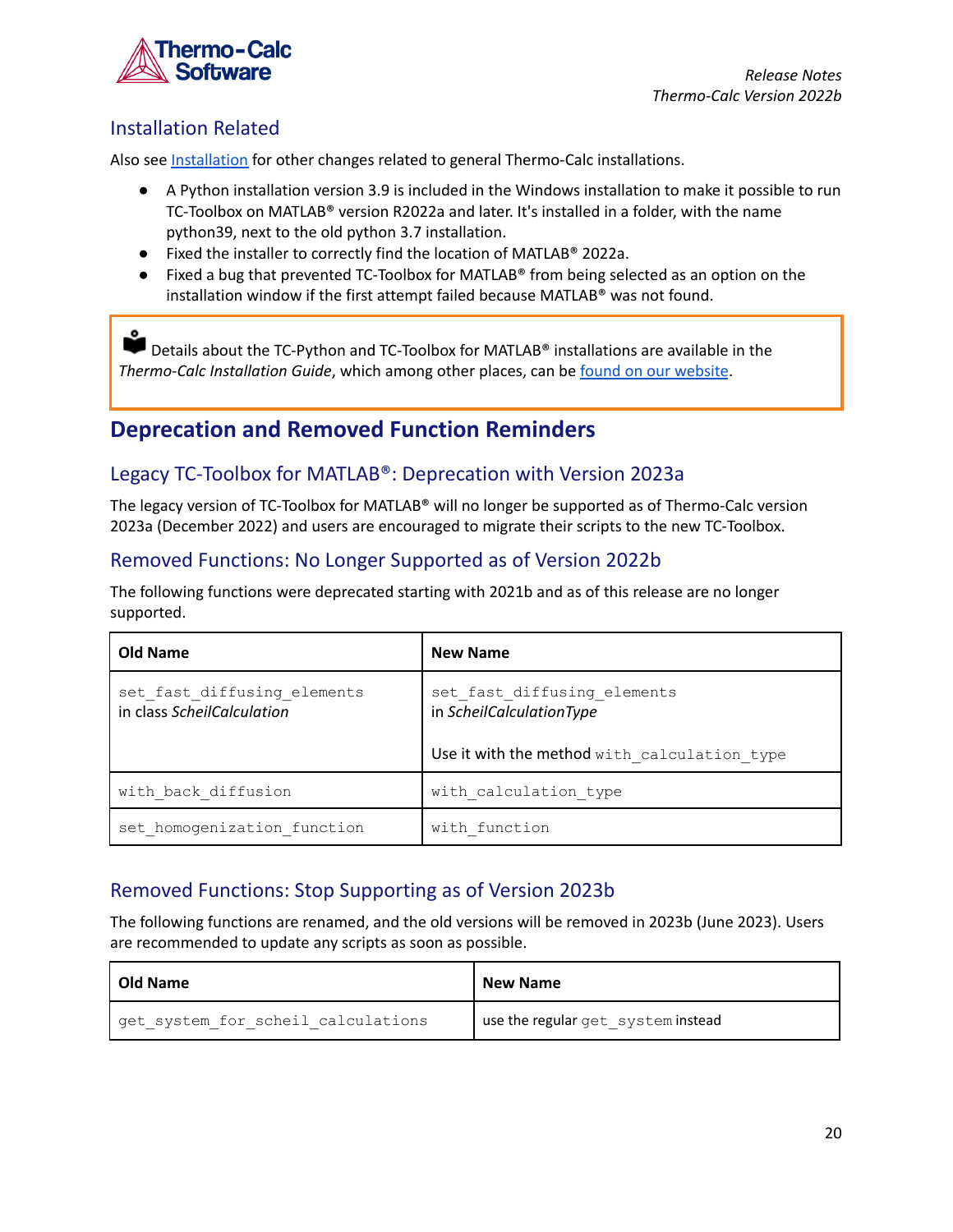

# <span id="page-21-0"></span>**Process Metallurgy Module**

Visit the **Process [Metallurgy](https://thermocalc.com/products/add-on-modules/process-metallurgy-module/) Module** on the website to access resources such as training videos, publications, application examples, and much more.

## **Included with TC-Python and TC-Toolbox for MATLAB®**

The Process Metallurgy Module is now available with TC-Python and TC-Toolbox for MATLAB®. See Process Metallurgy Included with TC-Python and [TC-Toolbox](#page-18-4) for MATLAB®

### <span id="page-21-1"></span>**Improvements and Bug Fixes**

- Fixed a bug related to when the unit of transfer of phase group was potentially wrong in the table for a process simulation. This happened when heat was added to the process model and then Transfer of Phase Group was added by reopening the Edit Process Model dialog.
- For Process Simulations, the setting option **Absolute Amount** is no longer selectable as an **Input Type** because the option was not useful in this context.
- Fixed that the unit of a gas addition was not set in certain situations if the configuration had been loaded from a file.
- There is a significant improvement to the performance of process simulations using extensively continuous additions. For example, tests using this feature for industrial ladle furnace simulations to model slow dissolution of additions have confirmed a performance improvement of around 35%.

# <span id="page-21-2"></span>**Precipitation Module (TC-PRISMA)**

Visit the [Precipitation](https://thermocalc.com/products/add-on-modules/precipitation-module-tc-prisma/) Module (TC-PRISMA) on the website to access resources such as training videos, publications, application examples, and much more.

### <span id="page-21-3"></span>**Improvements and Bug Fixes**

- See the Yield [Strength](#page-14-2) Model for details of bug fixes applicable to the Property Model, which is also available in an advanced form in the Precipitation Module (TC-PRISMA).
- On the Precipitation Calculator, the *Preexisting size distribution* checkbox is no longer wrongly deselected after a calculation has finished.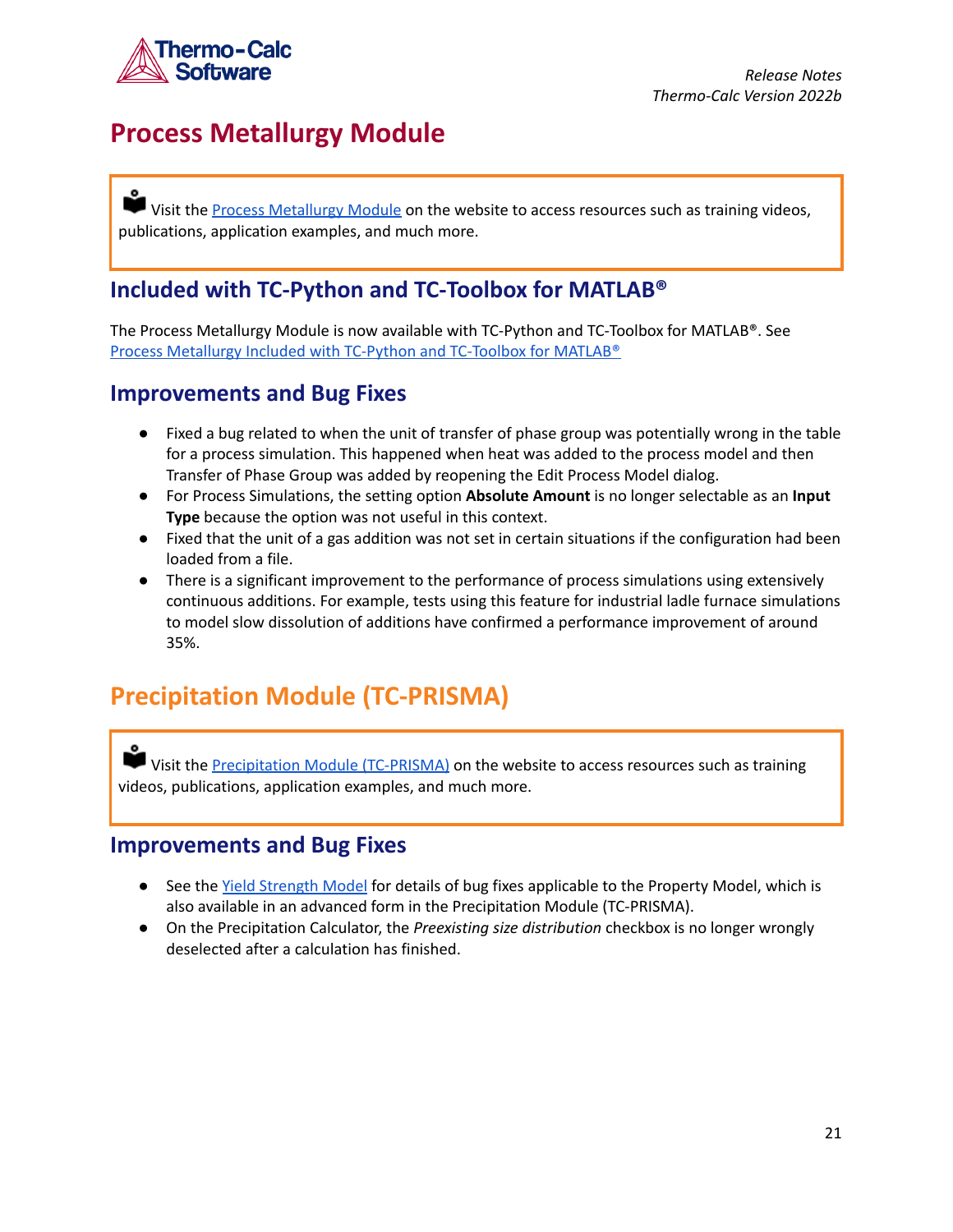

# <span id="page-22-0"></span>**Diffusion Module (DICTRA)**

Visit the *[DIffusion](https://thermocalc.com/products/add-on-modules/diffusion-module-dictra/) Module (DICTRA)* on the website to access resources such as a tutorial, training videos, publications, application examples, and much more.

### <span id="page-22-1"></span>**Improvements and Bug Fixes**

### <span id="page-22-2"></span>Graphical Mode

- Several issues in plotting with diffusion calculations having regions created during the simulation are fixed.
- Previously after opening project files (or cloning calculators) with a Diffusion Calculator, simulations failed when calculating stoichiometric phases.
- Fixed a rare case that made plotting diffusion simulation results impossible after resaving the project file.

### <span id="page-22-3"></span>Both Console and Graphical Mode

- Fixed an inconsistent equation shown in both Console Mode help and the online help. Now the equations as part of the text for the two boundary condition commands, Activity Flux Function and Potential Flux Function (as part of SET\_CONDITION command) include molar volume expression.
- Fixed an issue with diffusion coefficients calculated wrongly if the interpolation scheme was turned on, DICTRA classic with complex phases was used, and temperature depended on time.

### <span id="page-22-4"></span>Console Mode Only

● Resolved an issue that made the following variables unavailable: DT, QT, QC, QI, FC, FT and FI.

# <span id="page-22-5"></span>**New Thermodynamic and Kinetic Databases**

All the thermodynamic and kinetic [databases](https://thermocalc.com/products/databases/) have dedicated web pages where new and updated Technical Information and Example Collections are available in addition to links to examples, publications, webinars, and many other resources can be found.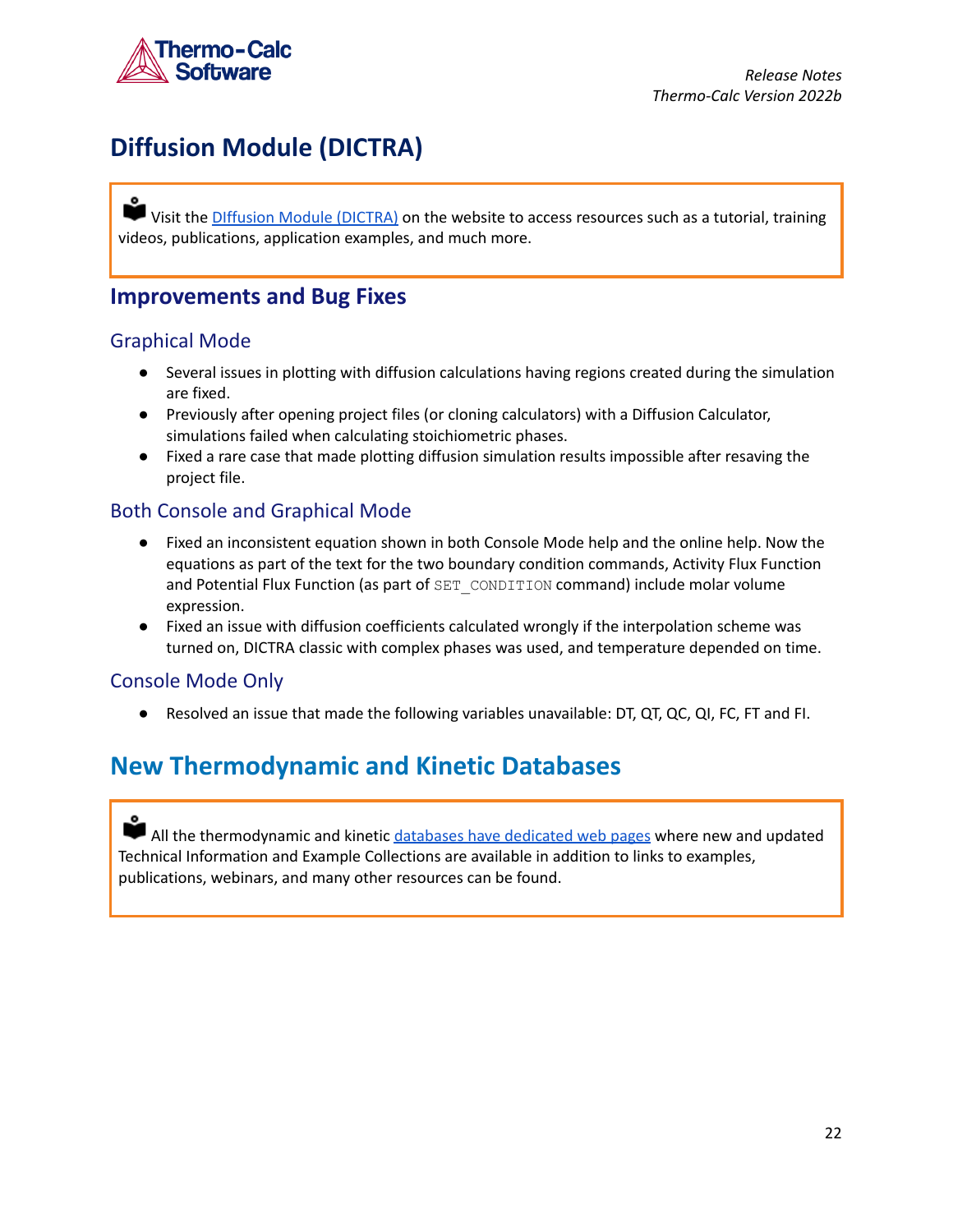

# <span id="page-23-0"></span>**TCS Ultra-high Temperature Materials Database (TCUHTM1)**

The TCS Ultra-high Temperature Materials Database (TCUHTM1) is a thermodynamic database for ultra-high temperature materials that can be used for hypersonic aircraft and space vehicles. These are typically non-oxides with melting/decomposition temperatures in excess of 3000 °C. Examples include borides, nitrides, and carbides of Group IV-V metals in the periodic table, such as ZrB2, HfB2, ZrC, HfC, TaC, and HfN. SiC was used to improve oxidation resistance. The database can be used to calculate phase diagrams and thermodynamic properties of assessed systems, but also for predicting phase equilibria, melting temperatures, and simulating operation processes for a wide range of compositions.

TCUHTM1 enables predictions (such as multicomponent phase equilibria calculations, equilibrium solidification simulations, and Scheil solidification simulations) to be made for multicomponent systems and alloys of industrial importance. This means that the database can be used to extrapolate to higher-order systems by combining several critically assessed systems.

There are seven included elements B, C, Hf, N, Si, Ta, and Zr.

A hybrid approach of experiments, first-principles calculations and CALPHAD modeling have been used to obtain thermodynamic descriptions of the constituent binary and ternary systems over the whole composition and temperature ranges. All the stable solution phases and intermetallic compounds that exist in each assessed system are included. In most cases phases having the same crystal structure are merged as the same phase.

The database contains:

- 21 assessed binary systems
- 26 assessed ternary systems
- 35 phases

There is a new Ultra-high [Temperature](https://thermocalc.com/products/databases/ultra-high-temperature-materials/) Materials page on our website where you can access an example collection and the technical information.

# <span id="page-23-1"></span>**TCS Ni-based Superalloys Database (TCNI12)**

#### *New Element*

Phosphorus (P) is added to make it a 31 element framework.

#### *20 New Binary Systems*

● The following systems are at least partially assessed. Al-P, B-P, C-P, Ca-P, Co-P, Cu-P, Cr-P, Fe-P, Mn-P, Mo-P, Nb-P, Ni-P, P-Pd, Pt-P, Ru-P, S-P, Si-P, Ti-P, V-P, and W-P.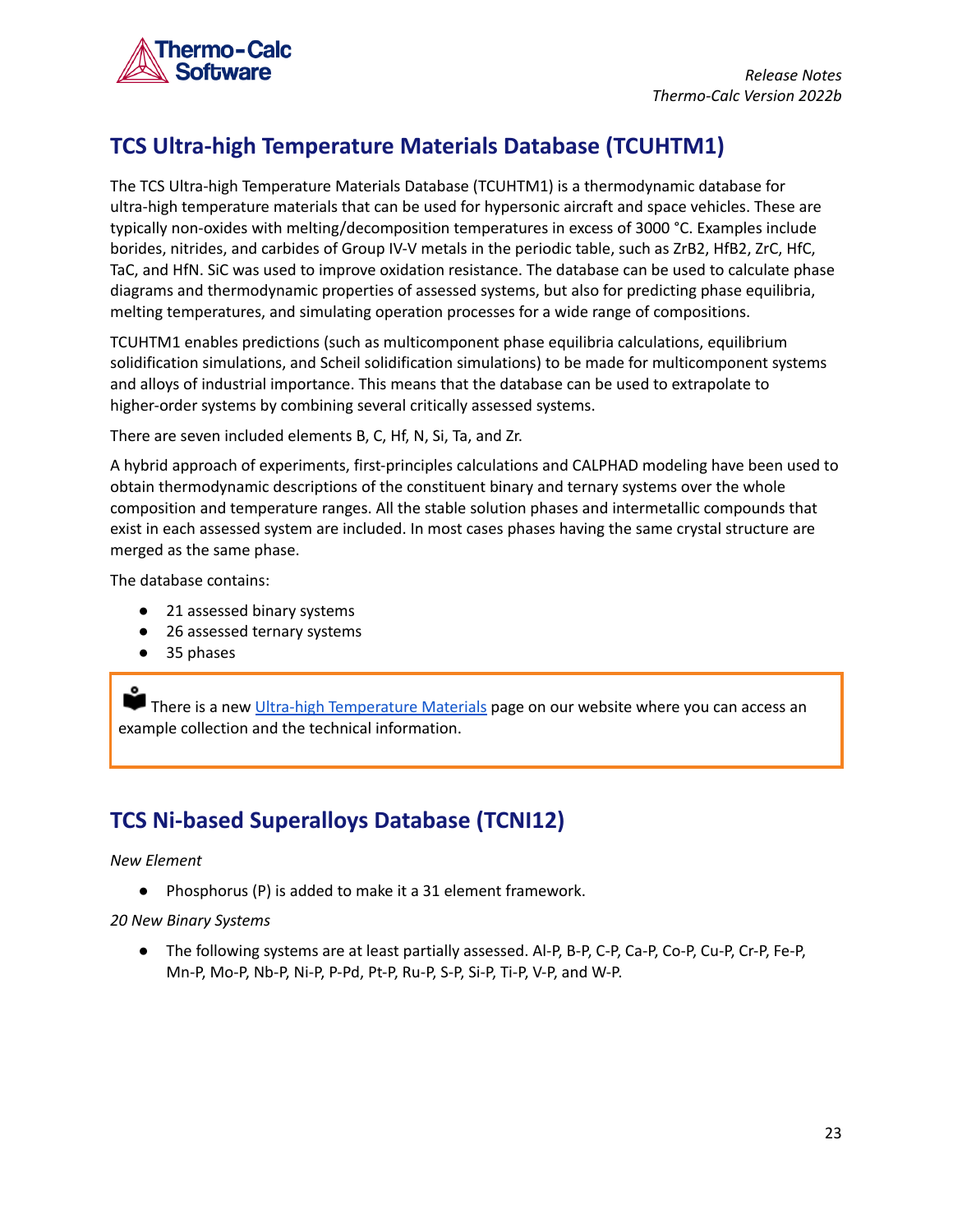

*29 New Ternary Systems*

| Al-Fe-P  | B-Ni-P  | C-Fe-P    | Co-Fe-P | Co-Ni-P   | $Co-P-V$ |
|----------|---------|-----------|---------|-----------|----------|
| $Co-P-W$ | Cr-Fe-P | $Cr-Nb-P$ | Cr-Ni-P | $Cr-P-Ti$ | Cu-Fe-P  |
| Cu-Ni-P  | Fe-Mn-P | Fe-Mo-P   | Fe-Nb-P | Fe-Nb-Si  | Fe-Ni-P  |
| Fe-P-Si  | Fe-P-Ti | $Fe-P-V$  | Fe-P-W  | $Nb-Ni-P$ | Nb-P-Ti  |
| Ni-P-Ti  | Ni-P-V  | Ni-P-W    | Ni-SI-P | P-V-W     |          |

#### *Binary and Ternary System Updates*

- Fe-Nb updated, improved MU and C14\_LAVES boundaries.
- Nb-Ni, Fe-Si, Nb-Si updated metastable C14\_LAVES description.
- Co-W updated so that Co3W D019 is stable to low temperature.
- Fe-Nb-Si added.
- Fe-Nb-Ni updated, improved Laves boundaries.
- Co-Ni-Ti updated to correspond better with available phase diagram data.
- Al-Co-Ni updated to better fit thermodynamic and phase diagram data.
- Al-Co-W updated to destabilize FCC\_L12#2 (gamma-prime)
- Co-Ni-W updated metastable FCC\_L12 towards an improved description of Al-Co-Ni-W
- Nb-Ni-Ti fixed a bug relating to a slightly destabilized ternary phase.

#### *Thermophysical Properties*

- Viscosity and Surface tension updated:
	- Viscosity is now described for the ionic liquid phase (IONIC\_LIQ)
- Electrical and thermal properties improved:
	- High-temperature trends of THCD are now better for commercial alloys.
	- ELRS of Cr-Fe rich Ni-base alloys were before quite over-estimated, now improved.

#### *Phase Names/Phase Information*

- AL-FE-SI ternary phases renamed to use their modern Greek letters, e.g. ALFESI\_ALPHA > ALFESI\_ALPHA\_TAU5.
- D0I\_MO2B5 renamed to MO2B5\_D8I, correct strukturbericht.
- All phase descriptions updated to our new standardized crystallographic information format.

#### *Bug Fix*

● Corrected minor typo in the Gibbs energy of the MUFEMO function, used in the MU\_PHASE.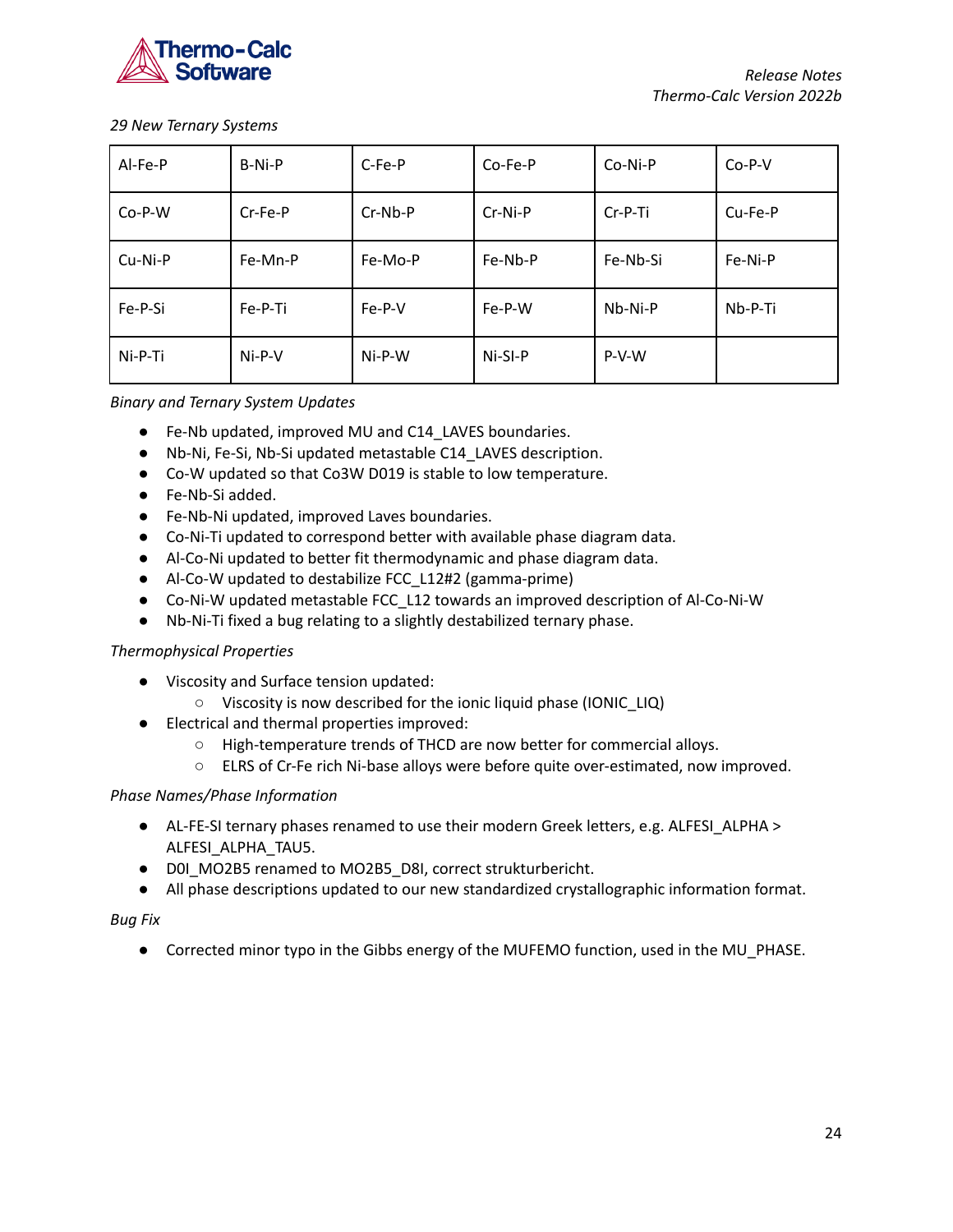

# <span id="page-25-0"></span>**TCS Ni-alloys Mobility Database (MOBNI6)**

This database is compatible with TCS Ni-based Superalloys Database (TCNI12).

*New Element*

● Phosphorus (P) is added to make it a 29 element framework.

#### *FCC\_A1 Phase*

Mobility parameters for 29 binary or ternary systems are added or reassessed:

- Four (4) binaries: Co-Mn, Co-Re, Cr-Pt and Ni-P
- Twenty-five (25) ternaries: Co-Cr-Mo, Co-Cr-W, Co-Mo-W, Co-Ti-V, Co-V-W, Ni-Al-Co, Ni-Al-Nb, Ni-Al-Ta, Ni-Al-W, Ni-Co-Cr, Ni-Co-Mo, Ni-Co-Re, Ni-Co-Ru, Ni-Co-W, Ni-Cr-Mo, Ni-Cr-Nb, Ni-Cr-Ti, Ni-Cr-V, Ni-Cu-Cr, Ni-Cu-Mo, Ni-Cu-Ti, Ni-Fe-Ti, Ni-Fe-V, Ni-Mo-Ta, and Ni-Mo-W

*FCC\_L12 Phase*

● Mobility parameters for three (3) ternary system are added or reassessed: Ni-Al-Ta, Ni-Al-Re, and Ni-Al-W

*BCC\_B2 Phase*

● Mobility parameters for one ternary system are assessed: Ni-Al-Co

*LIQUID Phase*

● Mobility parameters for one binary system are added: Ni-P

# <span id="page-25-1"></span>**TCS Cu-based Alloys Database (TCCU5)**

*New Elements*

● Two new elements, Ce and La.

*New Binary and Ternary Systems*

- 13 new binary systems: Cr-O, Cu-La, Cu-Ce, Cr-La, La-Zr, La-Ni, Ce-La, Al-Ce, Ni-Ce, Nb-Ni, Nb-Ti, Ni-Ti, and Zr-O
- 11 new ternary systems: Ag-Cu-Si, Ag-Cr-Cu, Al-Ce-Cu, Ce-Cu-La, Ce-Cu-Ni, Cr-Cu-La, Cu-La-Ni, Cu-La-Zr, Cu-Nb-Ni, Cu-Nb-Ti, and Cu-Ni-Ti

*New Volume Data*

● Volume data for the newly added phases are assessed or estimated.

## <span id="page-25-2"></span>**TCS Cu-alloys Mobility Database (MOBCU5)**

This database is compatible with TCS Cu-based Alloys Database (TCCU5).

*New Elements*

● Two new elements: Ce and La.

*New Diffusion Data for FCC\_A1 and LIQUID Phases*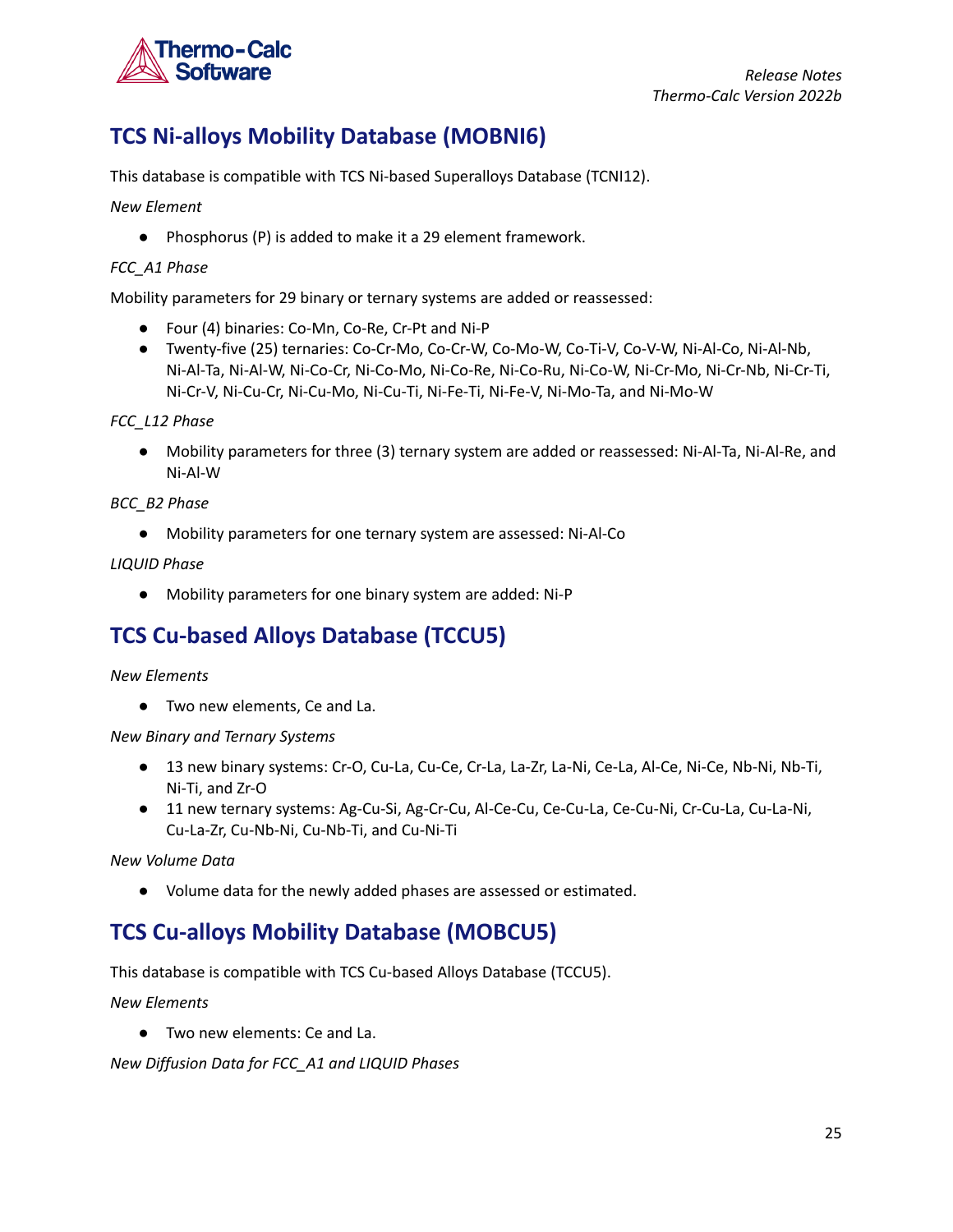

● The self-diffusion and related impurity diffusion data for Ce and La were included in both FCC\_A1 and LIQUID phases.

#### *New System Assessments*

- The complete and critical assessments for the following systems are implemented:
	- FCC Cu-Ti, Co-Mn, Ni-Mo, Cu-Ni-Mo, Cu-Ni-Ti, Cu-Co-Mn, Cu-Mn-Si, Cu-Ni-Al-Zn and Cu-Ni-Al-Sn.
	- Liquid: Al-Ce and Cu-Ce.

#### *Updated Description*

● The description for FCC Ni-Ti is updated.

# <span id="page-26-0"></span>**TCS High Entropy Alloys Database (TCHEA6)**

In this release of the database, there is one new ternary system assessment plus major changes to 18 critically assessed systems. In addition, 19 ternary systems also had some minor changes and a complete description of the gas phase is added.

*Ternary Systems: New and Reassessed*

- One new ternary assessment added: Al-V-Zr
- Reassessed 18 ternary systems: Al-Co-Ti, Al-Cr-Ti, Al-Mn-Ti, Al-Mo-Ti, Al-Ni-Ti, Al-Sn-Ti, Al-Ta-Ti, Al-V-Zr, Co-Mo-Ti, Cr-Mn-Ti, Cr-Ti-Zr, Fe-Ti-V, Mo-Ti-V, Mo-Ti-Zr, Nb-Ti-W, Ta-Ti-V, Ti-V-W, and Ti-V-Zr

*Ternary Systems: Minor Modifications*

● Adjustments for 19 ternary systems: Al-B-Ti, Al-C-Ti, Al-Fe-Ti, Al-N-Ti, Al-Si-Ti, Co-Sn-Ti, Cr-Si-Ti, Cu-Ti-Zr, Mo-Nb-Ti, Mo-Ta-Ti, Mo-Ti-W, Nb-Sn-Ti, Nb-Ta-Ti, Nb-Ti-V, Nb-Ti-Zr, Si-Ti-W, Ta-Ti-W, Ta-Ti-Zr, and Ti-W-Zr

*Gas Phase Description*

● Added a complete description of the gas phase in the 26 element framework.

## <span id="page-26-1"></span>**IRSN Mephista-20 Nuclear Fuels Database (MEPH20)**

*New Element*

● Added element Cr

*New Binary Systems*

● Added 14 binary systems related to the addition of Cr. All X-Cr (with X=Ba, C, Ce, Cs, Fe, La, Mo, O, Pu, Ru, U, Si, Sr, Zr) are modeled.

*New Ternary Systems*

● Added 6 fully modeled ternary systems related to the addition of Cr. Cr-Fe-O, Cr-Fe-Zr, C-Cr-Fe, Ce-Cr-O, Cr-Mo-O, and Cr-O-Zr.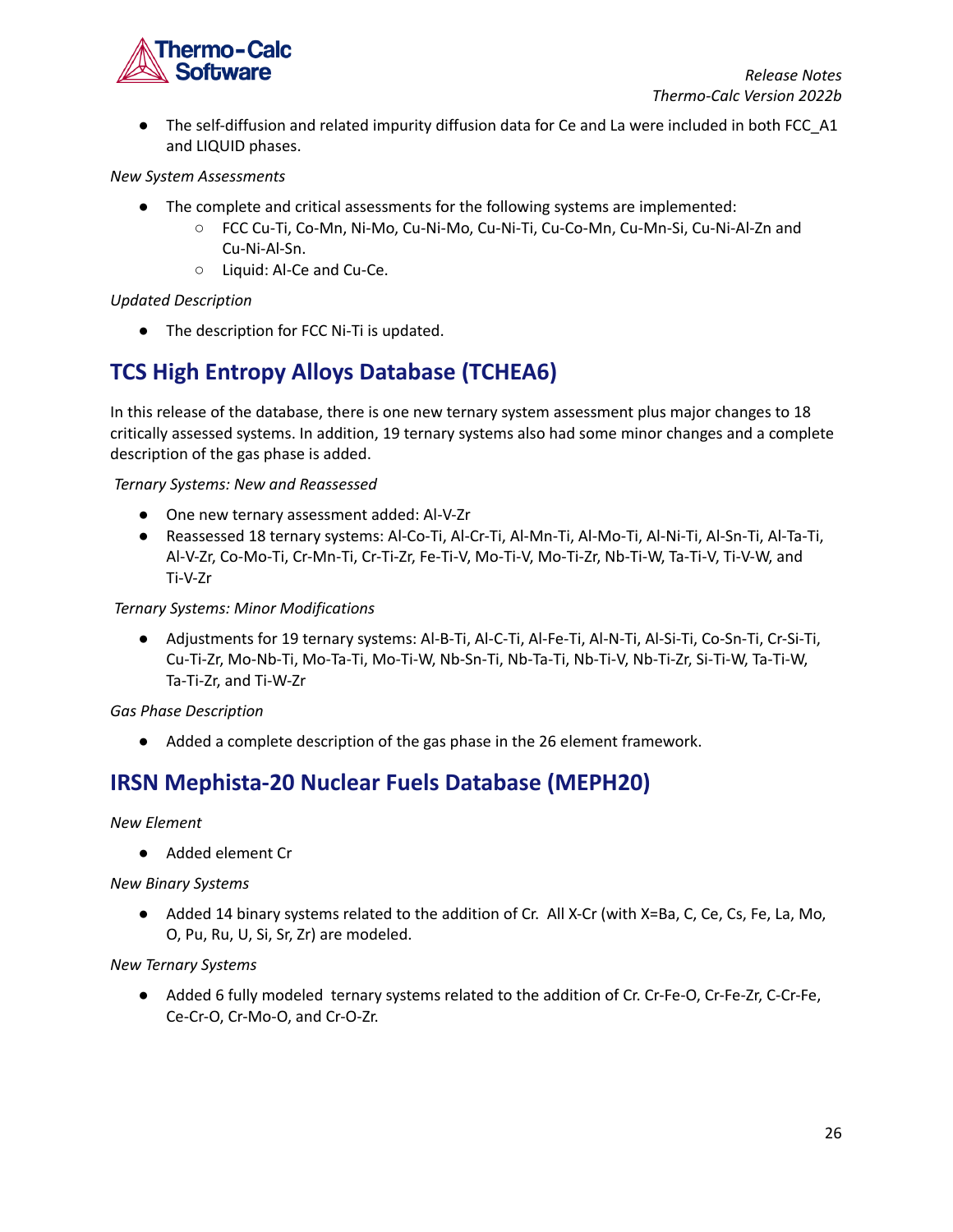

#### *New Pseudo-binary Sections*

For the following ternary systems where there is not enough experimental data, only pseudo-binary sections are modeled:

- $\bullet$  Ba-Cr-O modeled as BaO − Cr<sub>2</sub>O<sub>3</sub>
- Cr-La-O modeled as  $Cr_2O_3$  La<sub>2</sub>O,
- $\bullet$  Cr-O-Si modeled as CrO − SiO<sub>2</sub> and Cr<sub>2</sub>O<sub>3</sub>-SiO<sub>2</sub>
- Cr-O-Sr modeled as  $Cr_2O_3$  SrO
- Cr-O-U modeled as  $Cr_2O_3$  UO<sub>2</sub>

## <span id="page-27-0"></span>**IRSN NUCLEA-20 Nuclear Alloys-Oxides Database (NUCL20)**

#### *Binary Systems*

- Updated binary system: Ag-In as taken from E. Fischer et al., Calphad, 64:292–305, 2019
- Change to B-Ni: The name of the compound B0414NI0586 is changed to B7NI10.

#### *Pseudo-binary Systems*

● A bug fix for the pseudo binary system, Ba-Ca-O BaO-CaO

#### *Ternary Systems*

Change of name for three ternary stoichiometric phases:

 $\bullet$  Fe-U-Zr: The name of the ternary stoichiometric phases, FE333U250ZR417(e), FE6U71ZR23(I), and FE503U18ZR32(k) are changed to FE4U3ZR5, FE6U71ZR23, and FE253U9ZR16, respectively.

#### *Pseudo-ternary Systems*

Two new systems and one reassessment:

- $\bullet$  Al-Ca-O-Zr: Modeling of the CaO-Al<sub>2</sub>O<sub>3</sub>-ZrO<sub>2</sub> pseudo-ternary system
- Al-O-Si-Zr: Reassessment of the  $Al_2O_3$ -SiO<sub>2</sub>-ZrO<sub>2</sub> pseudo-ternary system
- Ca-Mg-O-Zr: Modeling of the CaO-MgO-ZrO<sub>2</sub> pseudo-ternary system

# <span id="page-27-1"></span>**Updated Thermodynamic and Kinetic Databases**

## <span id="page-27-2"></span>**TCS Solder Alloy Solutions Database (TCSLD4.2)**

- Bi-Sn is re-assessed.
- Au-Co is updated.

## <span id="page-27-3"></span>**TCS Mg-based Alloys Database (TCMG6.3)**

- Remodeled Ag-Mg over the entire composition range, with a focus on the Mg-rich corner.
- $\bullet$  The Al-Mg-Y description was refined via stabilizing the Al<sub>2</sub>Y phase.
- The GAS phase now has a complete thermodynamic description within the framework of the database.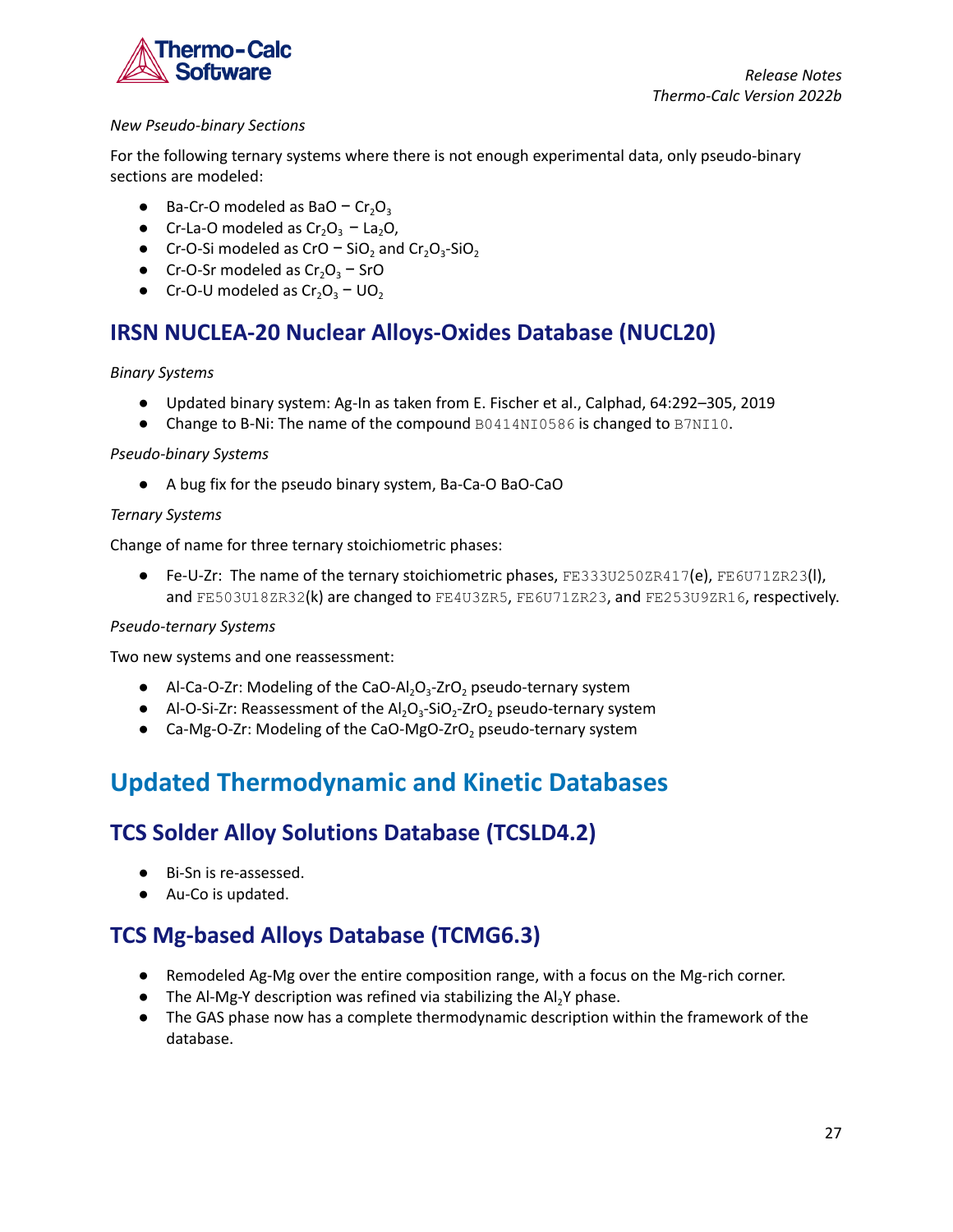

# <span id="page-28-0"></span>**Aluminium Demo Database (ALDEMO 4.1)**

- Synchronization with TCAL8.1: updated thermal expansion of  $L1_2$ -type Al<sub>3</sub>Zr and Al<sub>3</sub>Sc (both named as AL3SC); updated thermal conductivity of liquid Cu and electrical resistivity of solid Si.
- Added the list of ASSESSED\_SYSTEMS, so that the assessed binaries and ternaries could be calculated with the BINARY and TERNARY modules, respectively, in the Console Mode.

# <span id="page-28-1"></span>**Installation**

## <span id="page-28-2"></span>**Thermo-Calc Changes**

- Thermo-Calc communicates internally with its own subprocesses using network sockets. On Windows, firewall rules are now added that prevents outside traffic from reaching those processes. Before, the users sometimes were queried for this and that could result in unnecessarily permissive settings. The details are described in the *Thermo-Calc Installation* Guide, available from various places including our [website.](https://thermocalc.com/content/uploads/Documentation/Current_Static/thermo-calc-installation-guides.pdf)
- The Thermo-Calc update now checks if the calculation-engine dll is locked and kills all processes that may be locking it when the user confirms to update.
- There are some installation fixes related to TC-Python and TC-Toolbox for MATLAB®. See [Installation](#page-20-0) Related.

### <span id="page-28-3"></span>Option to Save Backup User Created Files During Thermo-Calc Software Updates

Occasionally after a full release (such as 2022b), an interim release version, an update, is required to fix a serious bug or to address an external issue that occurred after the full release. During the installation process, several default folders are added to your system that include Documentation, Materials, and Example files. Starting with 2022b, and **only for an updated version of an installation**, Thermo-Calc runs a check of these default folders to determine if there are changed or new user files also saved to these folders. For example, you might have saved a completely new project  $*$ . to file into the Examples folder, or after running one of the included examples such as **T\_06\_Serial\_Equilibrium\_Calculators.tcu**, the default file is changed and now includes results.

There are operating system differences regarding what backup files are saved if you are installing an update on Windows versus macOS or Linux.

- On **Windows** operating systems, Thermo-Calc gives you the opportunity after the installation to specifically save a backup folder of these user created or modified files to your Documents folder when you open Thermo-Calc for the first time after the update. Note that the following file types are not kept, i.e. these are excluded during the backup process: dll, exe, lib, mltbx, pdf, whl, html, and htm.
- For **macOS** and **Linux** operating systems, the behavior is different due to limitations enabling the identification of changes to some files. In this case, a backup of the full Examples folder is saved, regardless of whether there are additions or changes to any file. No backups of Materials or Documentation folders are made.